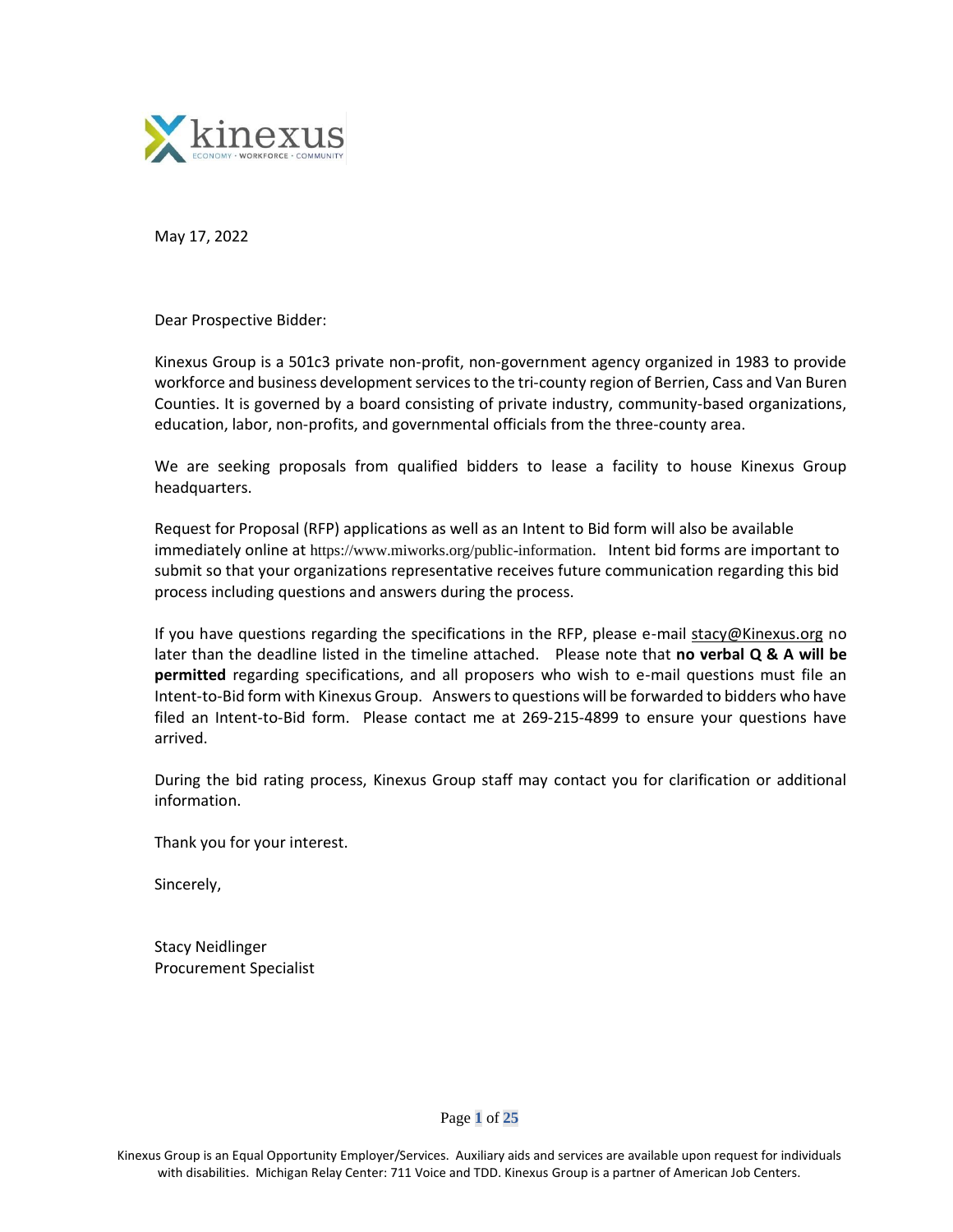

#### **REQUEST FOR PROPOSAL (RFP) TIMELINE**

| <b>Date</b>  | <b>Action</b> |                                                                                                                            |
|--------------|---------------|----------------------------------------------------------------------------------------------------------------------------|
| By 5/17/2022 |               | Notice Sent to Bidders List with RFP                                                                                       |
| By 5/17/2022 |               | Kinexus Group has RFP application available on miworks.org                                                                 |
| By 5/16/2022 |               | Legal Notice sent to Newspaper for publication                                                                             |
| 5/27/2022    |               | Deadline for receipt of Bidder Questions at 8:00 AM Eastern                                                                |
| 5/31/2022    |               | Response to Bidder Questions by 5:00 PM Eastern                                                                            |
| 6/20/2022    |               | Proposals due at Kinexus Group by 12:00 Noon Eastern                                                                       |
| 6/27/2022    |               | <b>Approximate Bidder Notification</b>                                                                                     |
|              |               | The dates set forth above are for informational purposes only and Kinexus Group<br>reserves the right to change the dates. |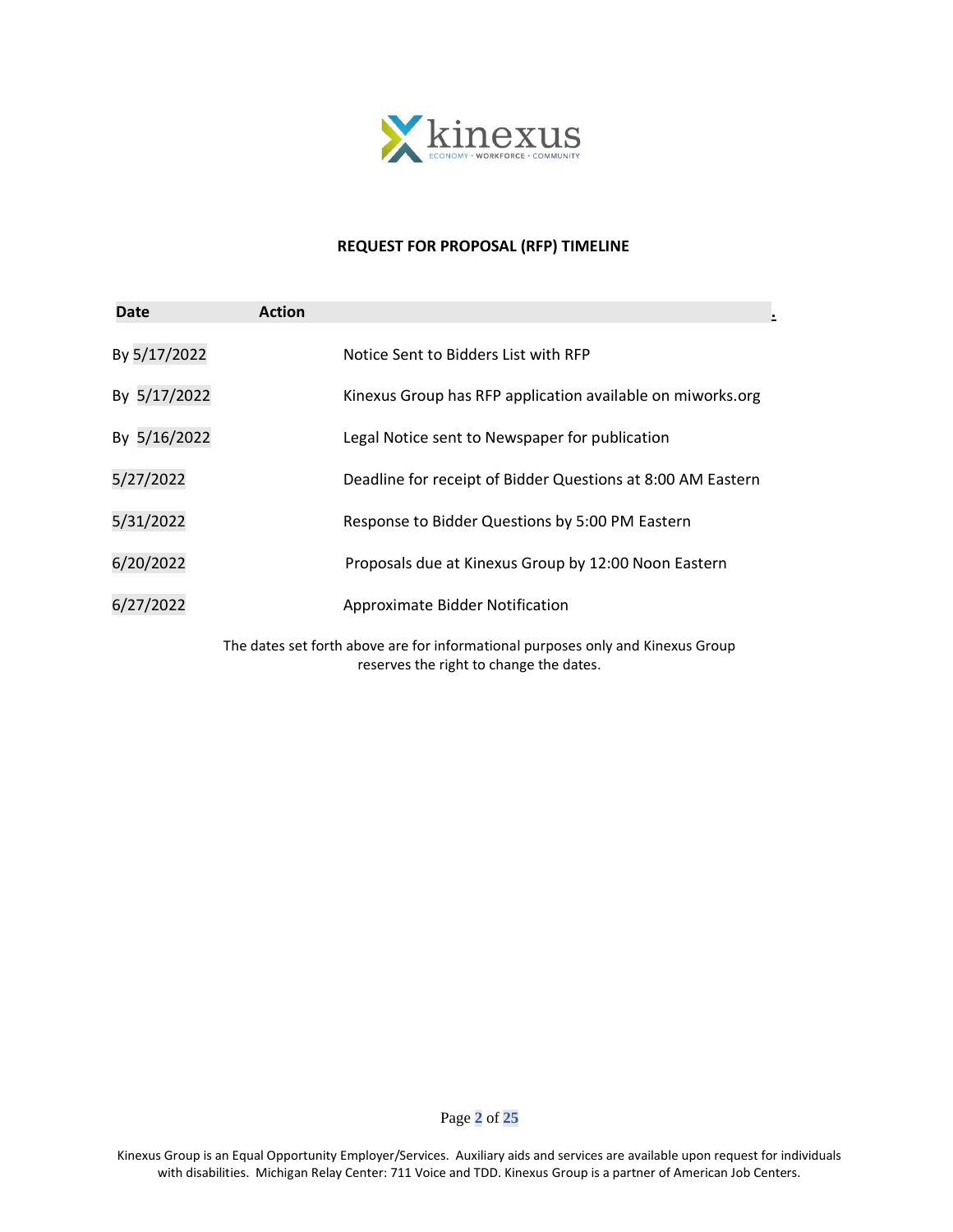

# **Request for Proposal 2022 Leased Space Kinexus HQ**

#### **Statement of Need**

We are seeking a provider for a leased facility to house Kinexus Group's administrative functions and programmatic collaborative space.

#### **Bidder Qualifications**

To be considered for award of this RFP, the proposing individual or company must meet the following minimum qualifications:

- Have experience in leasing and maintaining a public facility
- Are not debarred or suspended from doing business with the Federal Government

#### **Proposal**

This is not a solicitation of sealed bids. Kinexus Group reserves the right, for any reason, to accept or reject any one or more proposals, to negotiate the terms and specifications for the facility, to modify any part of the RFP, or to issue a new RFP. The proposer assumes all liability and the use of such information in developing their proposal. Kinexus Group assumes no responsibility or liability for costs incurred by the proposer in the preparation of a proposal and response to this RFP. Materials submitted in connection with this RFP are for the exclusive use of Kinexus Group.

Kinexus Group reserves the right to request additional information for clarification purposes or to allow corrections to errors or omissions provided errors or omissions do not provide a competitive advantage to any proposer.

The selected proposal may be subject to further negotiation if deemed, at Kinexus Group's sole discretion, to be advantageous to Kinexus Group.

Submission of a proposal indicates acceptance of all terms and conditions set out in this solicitation.

Proposers *may* be requested to appear before the Chief Executive Officer or any designated Senior Management Staff to further discuss the submitted proposal.

The resulting agreement will be for a lease term negotiated with the successful bidder up to 7 years with possible renewal option for one 3-year term based on satisfactory performance as determined solely by Kinexus Group and pending approval by the Michigan Department of Labor and Economic Opportunity. Kinexus Group would entertain a clause to purchase at the end of the lease period (to be negotiated at that time). A clause for termination due to decrease or elimination of funds with sixty (60) day notice must be included in the lease agreement. Prior to execution of a written agreement, Kinexus Group may request applicable certificates of insurance.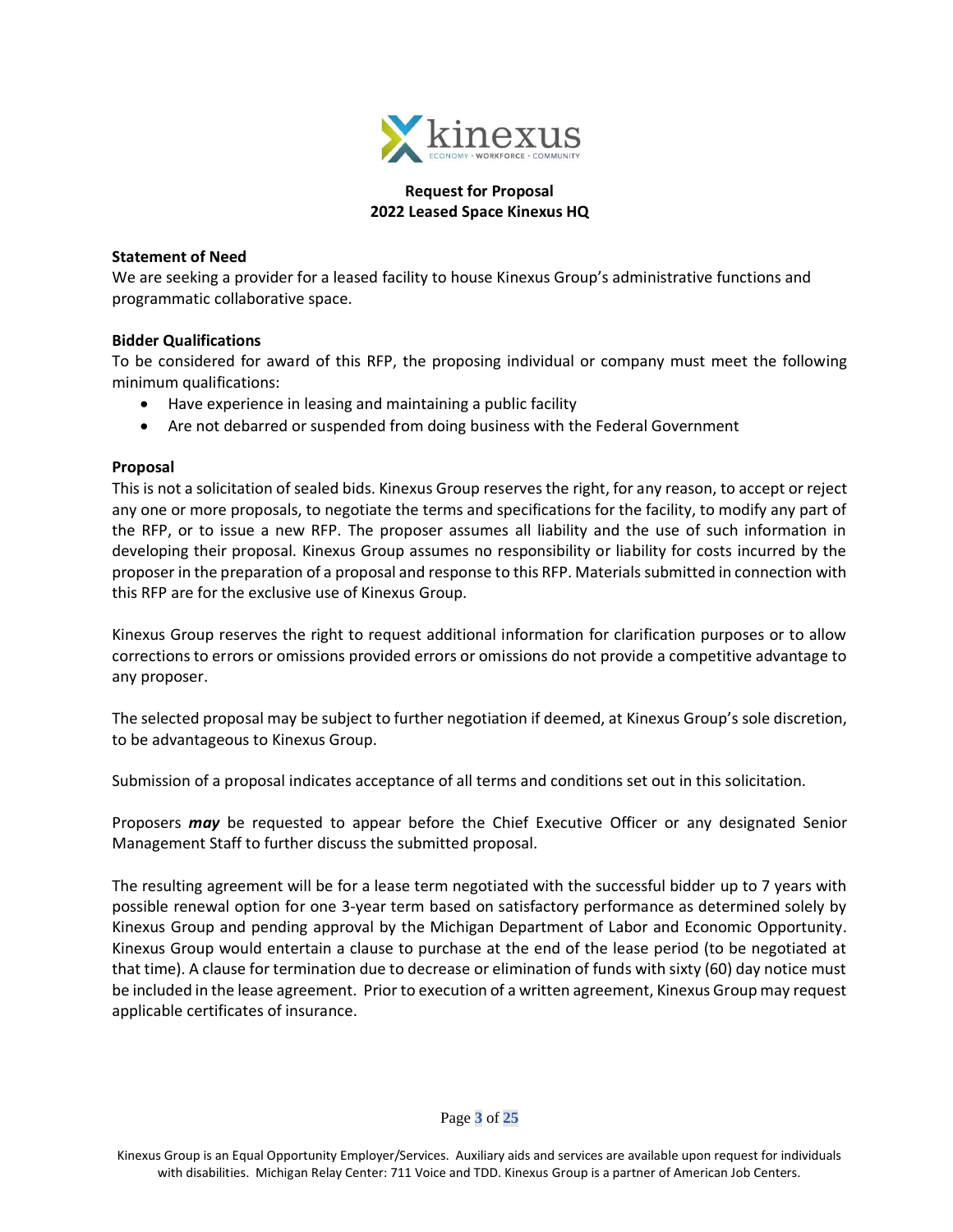### **Submission Document Checklist**

- □ Attachment I: Cover Page
- $\Box$  Attachment II: General Information
- $\Box$  Attachment III: Proposal Narrative
- $\Box$  One Page Summary
- $\Box$  Map of Site Location
- D Draft Floor Plan
- $\Box$  Proof of the Ability to Finance Construction of Facility if construction necessary
- $\Box$  Attachment IV: Lessor Administrative Background Questionnaire
- $\Box$  Audit Information
- $\Box$  Additional Management Information
- $\Box$  Attachment V: Certification of Debarment and Lobbying
- $\Box$  Attachment V: Certification Regarding Lobbying
- $\Box$  Attachment V: Equal Opportunity Policy Statement

### **A. KINEXUS GROUP AGENCY BACKGROUND**

Kinexus Group is a private, non-profit, community-based organization that operates within the Workforce, Community, and Business Development arena in the tri-county area. A Workforce Development Board (WBD) comprised of representatives from business, education, economic development and community organizations governs the agency and provides direction for staff operations. Kinexus Group acts as the 'parent' company of Michigan Works! BCVB, who delivers their Workforce Development activities.

**Kinexus Group Competitive Procurement Policy:** shall be conducted in a manner to provide, to the maximum extent practical, open and free competition. Awards shall be made to the bidder or offeror whose bid or offer is responsive to the solicitation and is most advantageous to the recipient, price, quality and other factors considered. Solicitations shall clearly set forth all requirements that the bidder or offeror shall fulfill in order for the bid or offer to be evaluated by the recipient. Any and all bids or offers may be rejected when it is in the recipient's interest to do so.

### **B. INTENDED FACILITY USE**

The facility will be utilized for general office and any other legally permitted uses compatible with a first-class office building. Usage may include, but is not limited to, the following groups, services to the public, activities, or offerings; office functions, business solutions activities. The facility must meet all local ordinances and be ADA compliant.

### **C. SITE AND FACILITY REQUIREMENTS**

#### **1. Site Location**

The facility must be located within Berrien County. Additional considerations will be given to sites:

- Near major roadways for ease to our Paw Paw and Dowagiac locations
- Offer unrestricted public access to the location
- Co-located, adjacent or close proximity to a WIOA-eligible training provider [\(https://jobs.mitalent.org/MiTC/Program/ProgramList\)](https://jobs.mitalent.org/MiTC/Program/ProgramList)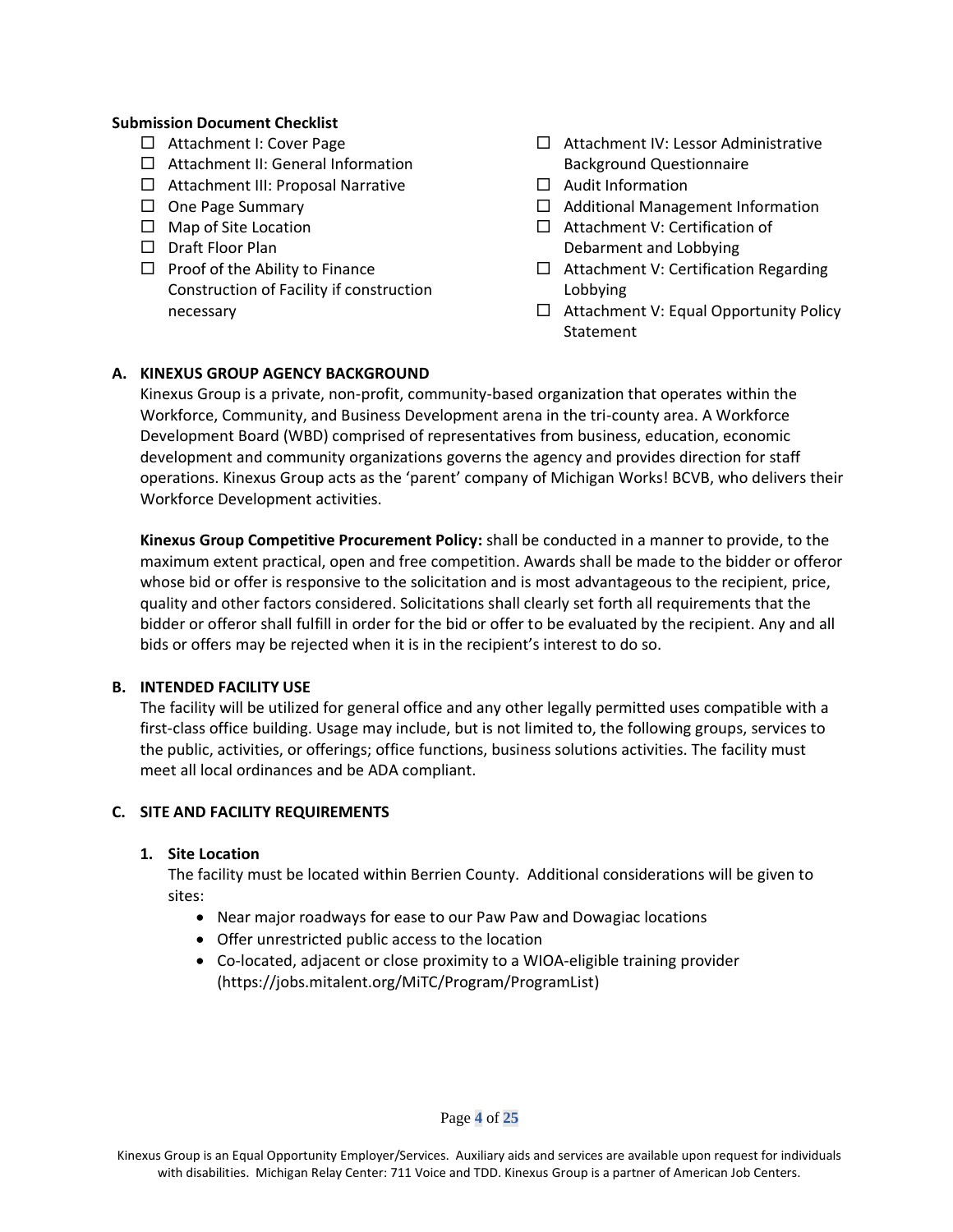# **2. Access**

Kinexus Group shall have access to the parking facilities, building and premises twenty-four (24) hours per day, seven (7) days per week at no extra cost. Outdoor facility entry doors shall be compatible with a key fob/automatic strike system.

# **3. Facility Space and Floor Plan**

Kinexus Group desires approximately 7,000 -10,000 usable square feet of office space. The facility shall be fully equipped with appropriately upkept fire extinguishers, and fire suppression system.

The proposal should incorporate these numbers on a usable and rentable basis. Please identify the basis upon which the Landlord will calculate these square footages referenced in the Landlord's proposal.

The layout should include areas depicted in Table I.

\* Note: "Usable" square footage measures the actual occupiable area of a floor or an office suite. It is the space required to house personnel and furniture. "Rentable" square footage measures the tenants' pro-rata share of the entire office building floor of occupancy.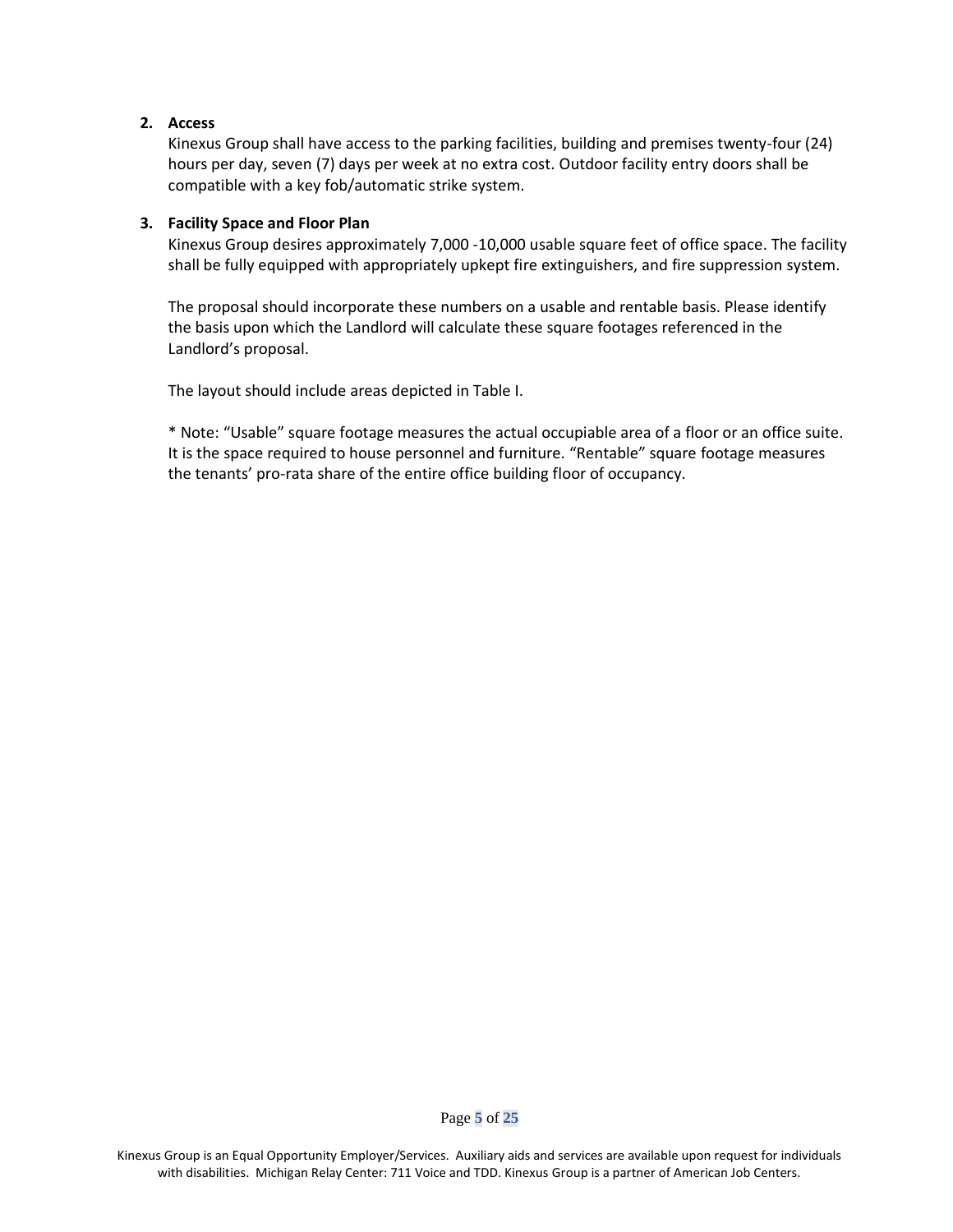| <b>TABLE I: FACILITY SPACE REQUIREMENTS</b> |                       |                                                                                                 |
|---------------------------------------------|-----------------------|-------------------------------------------------------------------------------------------------|
| <b>Detail</b>                               |                       | <b>Space Requirements ADA Compliant</b>                                                         |
|                                             |                       | Lobby space - sitting area for up to 5 people                                                   |
|                                             | Conference            | ■ 1 space for up to 20 attendees                                                                |
|                                             | room/meeting          | ■ 1 space for up to 10 attendees                                                                |
|                                             | space                 | ■ 1 space for up to 4 attendees                                                                 |
|                                             |                       |                                                                                                 |
| <b>Shared Spaces</b>                        |                       | All rooms listed above should have ceiling, floor, and closeable                                |
|                                             |                       | door.                                                                                           |
|                                             |                       |                                                                                                 |
|                                             | Huddle Rooms          | 1-2 small Huddle spaces with room for 2-4 people to meet                                        |
|                                             |                       |                                                                                                 |
|                                             |                       |                                                                                                 |
|                                             | Kitchen               | Kitchen space with ability to house microwave, refrigerator,                                    |
|                                             |                       | dishwasher, counter space, closet space, and cupboards                                          |
|                                             |                       | " Sink with hot and cold running water                                                          |
|                                             |                       | Room for a large table to seat at least ten                                                     |
|                                             | <b>Work Room</b>      |                                                                                                 |
|                                             |                       | " Small area with electric large enough to hold two copier machines,<br>and three file cabinets |
|                                             |                       |                                                                                                 |
|                                             | <b>Building Entry</b> | ■ Entry door compatible with proximity software (automatic door                                 |
|                                             |                       | strike system)                                                                                  |
|                                             |                       |                                                                                                 |
|                                             |                       |                                                                                                 |
|                                             | Restroom              | Restrooms (1 male, 1 female, 1 gender neutral)                                                  |
|                                             | (Handicap             | Male $-1$ urinal, 1 toilet, sink<br>$\circ$                                                     |
|                                             | Accessible)           | Female $-2$ stalls, sink<br>$\circ$                                                             |
|                                             |                       | Neutral - 1 toilet, sink<br>$\circ$                                                             |
|                                             | Janitorial            | If Janitorial storage space and janitors sink/running water drain                               |
|                                             |                       |                                                                                                 |
|                                             | Storage               |                                                                                                 |
|                                             |                       | " Mothers Room (room for loveseat, mini fridge, and has sink)                                   |
|                                             | Mothers room          |                                                                                                 |
|                                             | Huddle Rooms          | ■ 2-4 office sized spaces where two to four individuals can meet.                               |
|                                             |                       | These rooms should have capability of being locked if needed.                                   |
|                                             |                       |                                                                                                 |
|                                             | Cube Space            | " Space to house 17-25 individual workspaces. Should include three                              |
|                                             | Private Office        | spaces with locking door. Remainder can be cube spaces                                          |
|                                             |                       | One of the staff member rooms with locking door should have                                     |
|                                             |                       | space for one staff member, desk, small round table. Four walls,                                |
|                                             |                       | ceiling, and a door.                                                                            |
| <b>Staff Spaces</b>                         |                       | Approximately 65-200 sq feet each                                                               |
|                                             |                       | ■ Each space needs Internet (Cat6) and electrical power                                         |
|                                             | File room, IT         | ■ 1-2File Storage Areas. One space must have locking capability                                 |
|                                             | Closet                | " IT Closet must have closing door and have independent                                         |
|                                             |                       | temperature control/HVAC                                                                        |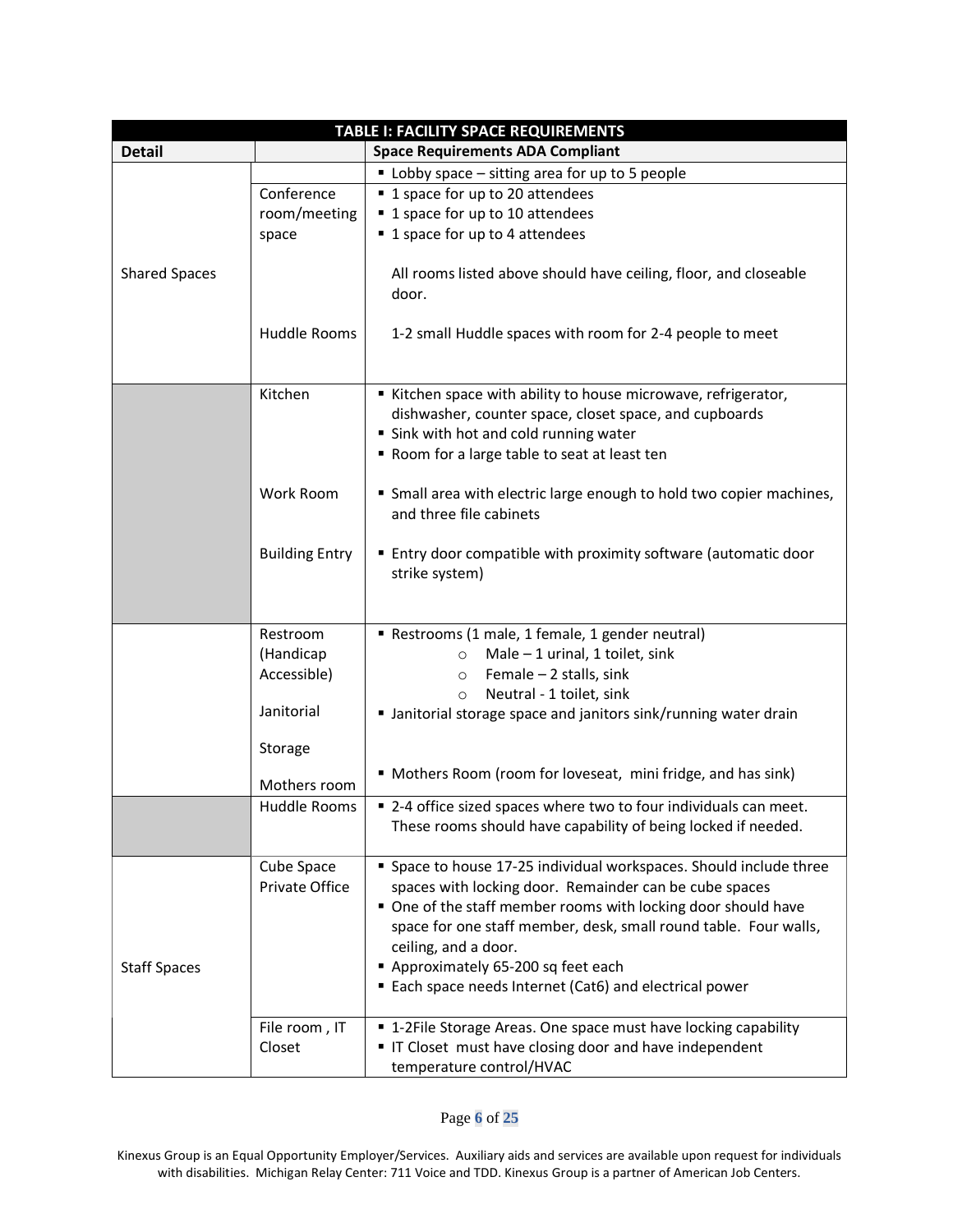### **4. Parking**

The site must include, at a minimum, approximately 35 parking spaces including 2 ADA accessible spaces as dictated by law.

### **5. Utilities**

Costs of all maintenance and upkeep are to be included in the proposed lease. Specifically: property taxes, landscape, snow removal, solid waste services, HVAC, and general maintenance and upkeep.

### **6. Network and Telecommunication Services**

The facility must have high-speed internet (min. 500 Mbps) and/or fiber service available for our computer system requirements. Building should be wired with at minimum certified Cat6 wiring for both telephone and data lines. Any additional wiring to meet technology requirements for the buildout shall be borne by the landlord. All wiring needs in the future shall be borne by the proposer.

### **7. Carpeting and/or Flooring**

Carpeting and/or flooring, including updating, replacing, and refurbishing on a consistent and reasonable basis, is to be included in the proposed lease cost.

### **8. Heating, Ventilation, and Air Conditioning (HVAC)**

Kinexus Group requires HVAC, electronically and spatially controlled. In your proposal, attach HVAC specifications and the basis upon which consumption is calculated (metering, survey, etc.). The type of system and its benefits should also be referenced.

#### **9. Taxes**

Property taxes on the leased premises shall be responsibility of the landowner. Taxes on the personal property of Kinexus Group shall be the responsibility of Kinexus Group. All other taxes shall be the responsibility of the party incurring same.

### **10. Americans With Disabilities Act (ADA) Compliance**

The Proposer must also indemnify and hold Kinexus Group harmless from any and all liabilities arising out of building changes required by the ADA. Proposed building must be ADA compliant. Proposer must acknowledge and agree to expend all monies necessary to comply with Public Law, also known as the Americans with Disabilities Act (ADA), including all incorporated statutes, rules and regulations.

Section 188 of the WIOA of 2014. Section 504 of the Rehabilitation Act of 1998, as amended. Titles I and II of the Americans with Disabilities Act (ADA). The ADA Accessibility Guidelines or the Uniform Federal Accessibility Standards.

### **11. Facility Maintenance**

All repairs and/or maintenance of the facility are to be included in the proposed lease cost. This includes, but not limited to, changing lightbulbs and ballasts, pest control, snow removal, salting of walkways, building maintenance, HVAC maintenance, ground maintenance, or any other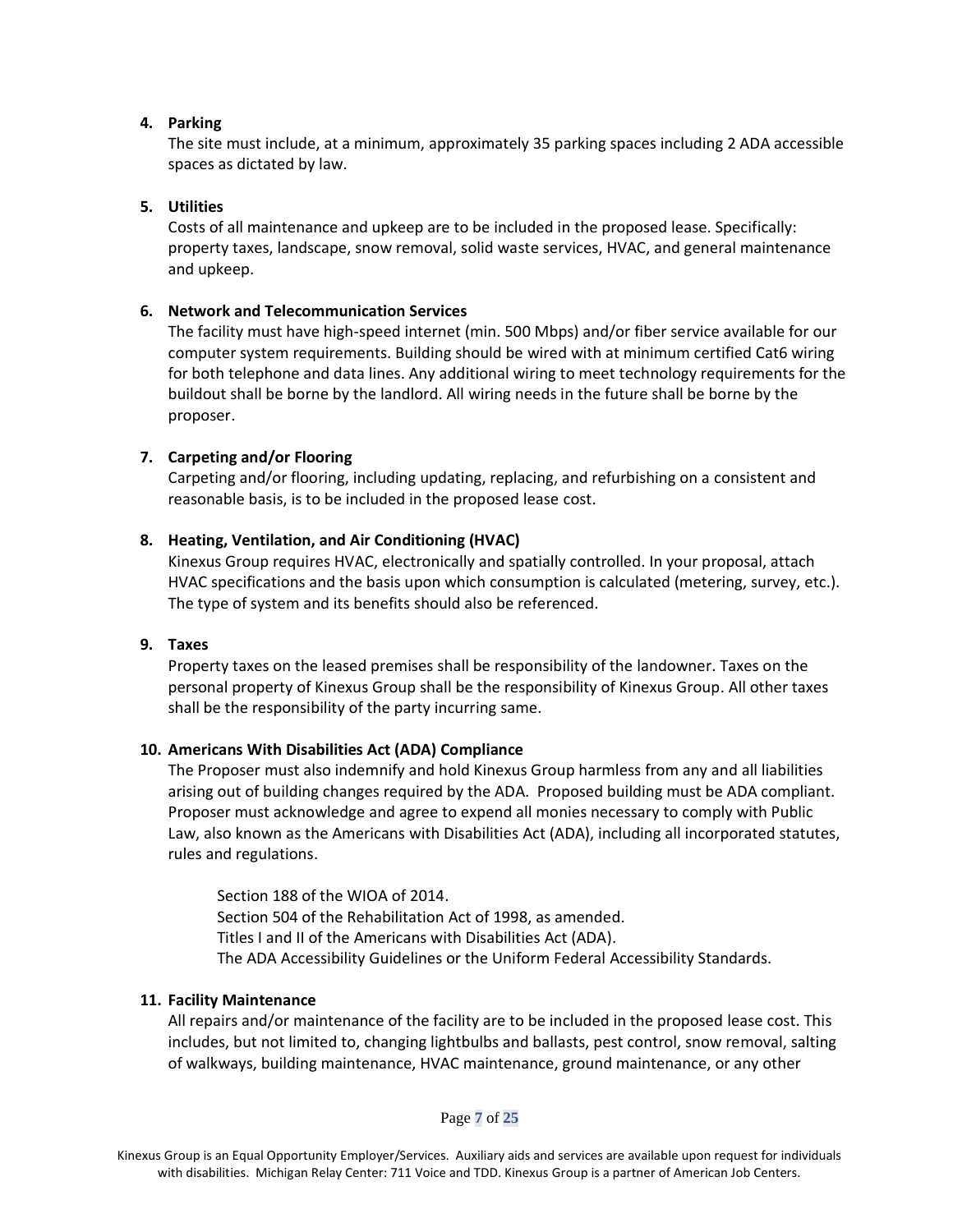maintenance as a result of normal wear and tear. Would NOT include maintenance or repair due to negligence of the renter.

#### **12. Renovations and Buildouts**

All costs of necessary renovations and/or buildouts to fulfill the request for proposal shall be borne by the landlord. All future costs for renovations and/or buildouts beyond shall be borne by the proposer.

### **13. Lease Terms and Options**

- $\circ$  Lease terms are negotiable; leases may be extended at a further date.
- $\circ$  Kinexus Group will have the option to terminate the lease at any time without penalty costs should adequate federal and state funds become unavailable.
- $\circ$  Kinexus Group shall be granted a right of first refusal for all contiguous space on the adjoining offices during the term of the lease and any renewals thereof, and have the right to acquire same at the terms and conditions offered to a bona fide third party prospect with Kinexus Group having thirty (30) days prior written notice to obtain or reject said space.

#### **D. CLOSING AND SUBMISSION**

Electronic **or** hardcopy proposals must be received by Kinexus Group no later than the deadline listed in the attached timeline. Late proposals will not be considered. Electronic proposals must be submitted in PDF or MS Office file formats.

| Send electronic proposals to: | stacy@Kinexus.org             |
|-------------------------------|-------------------------------|
| Mail Hardcopy proposals to:   | <b>Stacy Neidlinger</b>       |
|                               | <b>Procurement Specialist</b> |
|                               | Kinexus Group                 |
|                               | 330 W. Main Street, Suite 110 |
|                               | Benton Harbor, MI 49022       |

*Note: It is your responsibility to assure that your bid/questions have arrived. Please confirm receipt of electronic proposals and questions by contacting Stacy Neidlinger at 269-215-4899. If you are sending a hard copy version, please include an electronic version scanned onto a thumb drive or something similar for electronic archival purposes. This should include all attachments/submitted items.*

### **E. INQUIRIES**

If you have specific questions regarding the goods and services requested in this RFP, submit them via email to Stacy Neidlinger at [stacy@Kinexus.org](mailto:stacy@Kinexus.org) by the deadline listed in the attached timeline. **Verbal Q&A will not be permitted.** To ensure equitable dissemination of information, responses to e-mailed questions will be forwarded to all proposal offerors who identify themselves as interested bidders.

#### **F. COST OF PROPOSAL PREPARATION**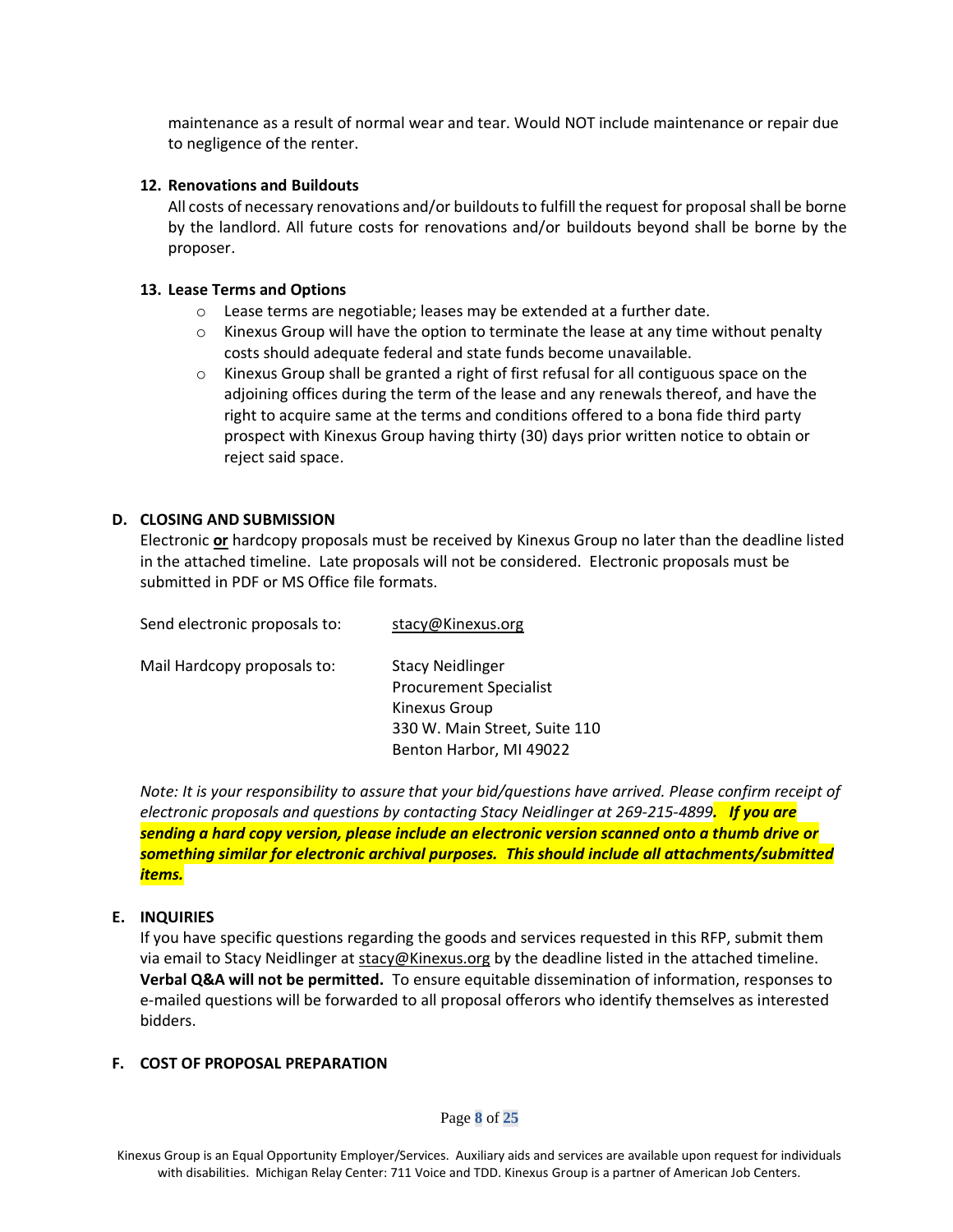All costs incurred in the preparation of a response to this RFP will be at the responsibility of the offeror and will not be reimbursed by Kinexus Group.

# **G. RIGHT TO REJECT**

Kinexus Group reserves the right to reject any and all proposals, in whole or in part, to waive any informalities or irregularities in the proposals received, and to accept any proposal in whole or in part that is deemed most favorable to Kinexus Group.

### **H. SELECTION CRITERIA**

Proposals will be evaluated on the following criteria using a weighted scale.

| <b>Criteria</b>                        | <b>Maximum Points Possible</b> |
|----------------------------------------|--------------------------------|
| Opportunity for Expansion              | 15                             |
| Location                               | 35                             |
| <b>Budget/Lease Costs</b>              | 30                             |
| <b>Facility Description/Floor Plan</b> | 20                             |
| <b>Total Possible Points</b>           | 100                            |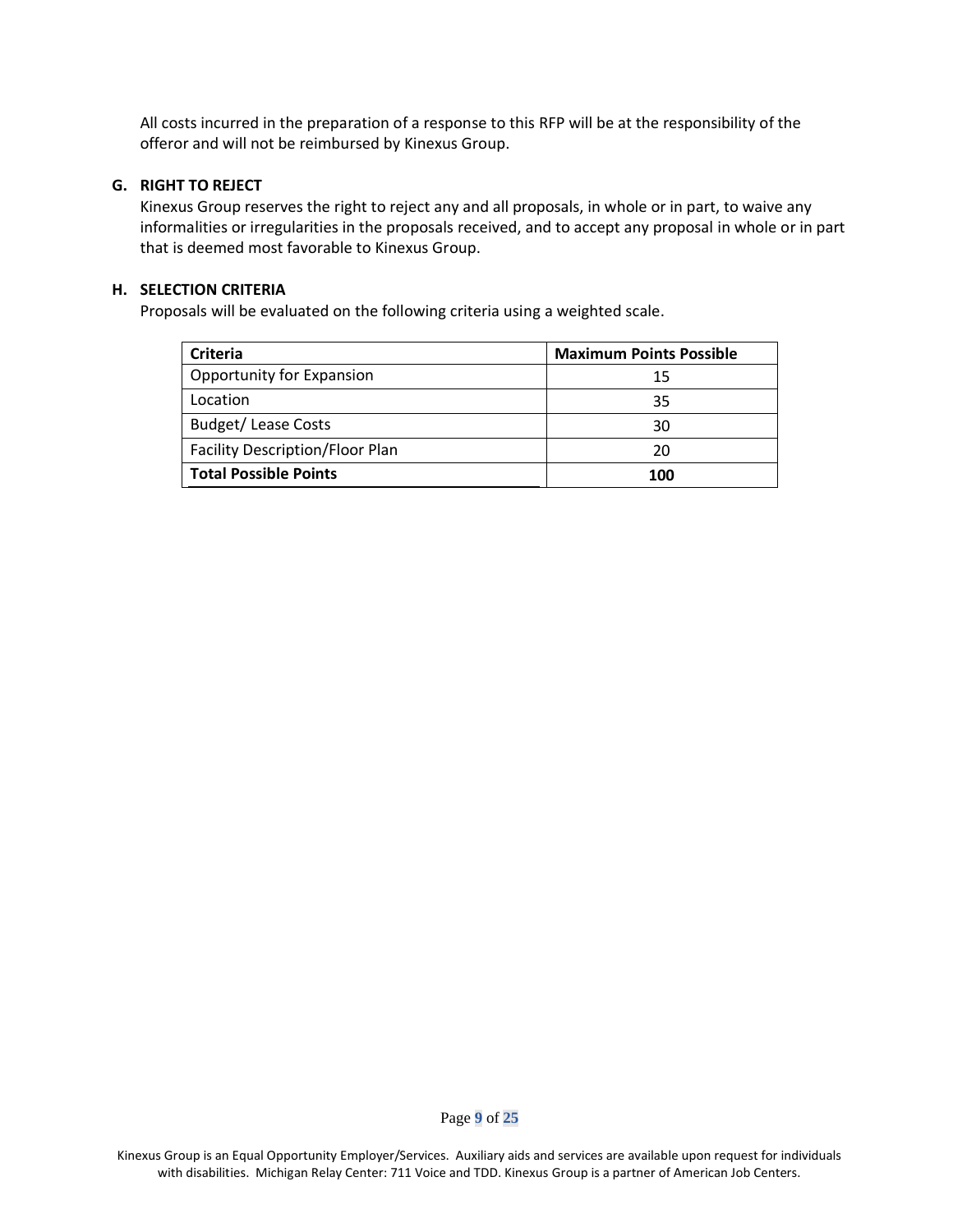# **ATTACHMENT I: COVER PAGE**

# **Request for Proposal – please fill in this form**

| <b>Applicant Organization</b>                                                                                                                            | <b>Federal ID Number</b>                                                                           |          |
|----------------------------------------------------------------------------------------------------------------------------------------------------------|----------------------------------------------------------------------------------------------------|----------|
|                                                                                                                                                          |                                                                                                    |          |
| <b>Street Address</b>                                                                                                                                    |                                                                                                    |          |
|                                                                                                                                                          |                                                                                                    |          |
| City                                                                                                                                                     | <b>State</b>                                                                                       | Zip Code |
|                                                                                                                                                          |                                                                                                    |          |
| Printed Name and Title of Applicant's Signatory Authority                                                                                                |                                                                                                    |          |
|                                                                                                                                                          |                                                                                                    |          |
| Telephone Number                                                                                                                                         | <b>Fax Number</b>                                                                                  |          |
| <b>Email Address</b>                                                                                                                                     |                                                                                                    |          |
|                                                                                                                                                          |                                                                                                    |          |
|                                                                                                                                                          |                                                                                                    |          |
|                                                                                                                                                          | <b>Certification</b>                                                                               |          |
|                                                                                                                                                          |                                                                                                    |          |
| organization(s). In addition, I certify that the entire proposal is true and accurate and to the best                                                    | I certify that I have been authorized to submit and sign this proposal on behalf of the submitting |          |
| of my knowledge the projected costs are reasonable and necessary for the proposed Service and                                                            |                                                                                                    |          |
|                                                                                                                                                          | do not duplicate other funds already available, or which will be available, to pay the projected   |          |
| costs. I also certify that my organization will implement this project in compliance with the<br>stipulations and guidelines set forth by Kinexus Group. |                                                                                                    |          |
|                                                                                                                                                          |                                                                                                    |          |
|                                                                                                                                                          |                                                                                                    |          |
| <b>Signature of Authorized Representative</b>                                                                                                            | <b>Date</b>                                                                                        |          |
|                                                                                                                                                          |                                                                                                    |          |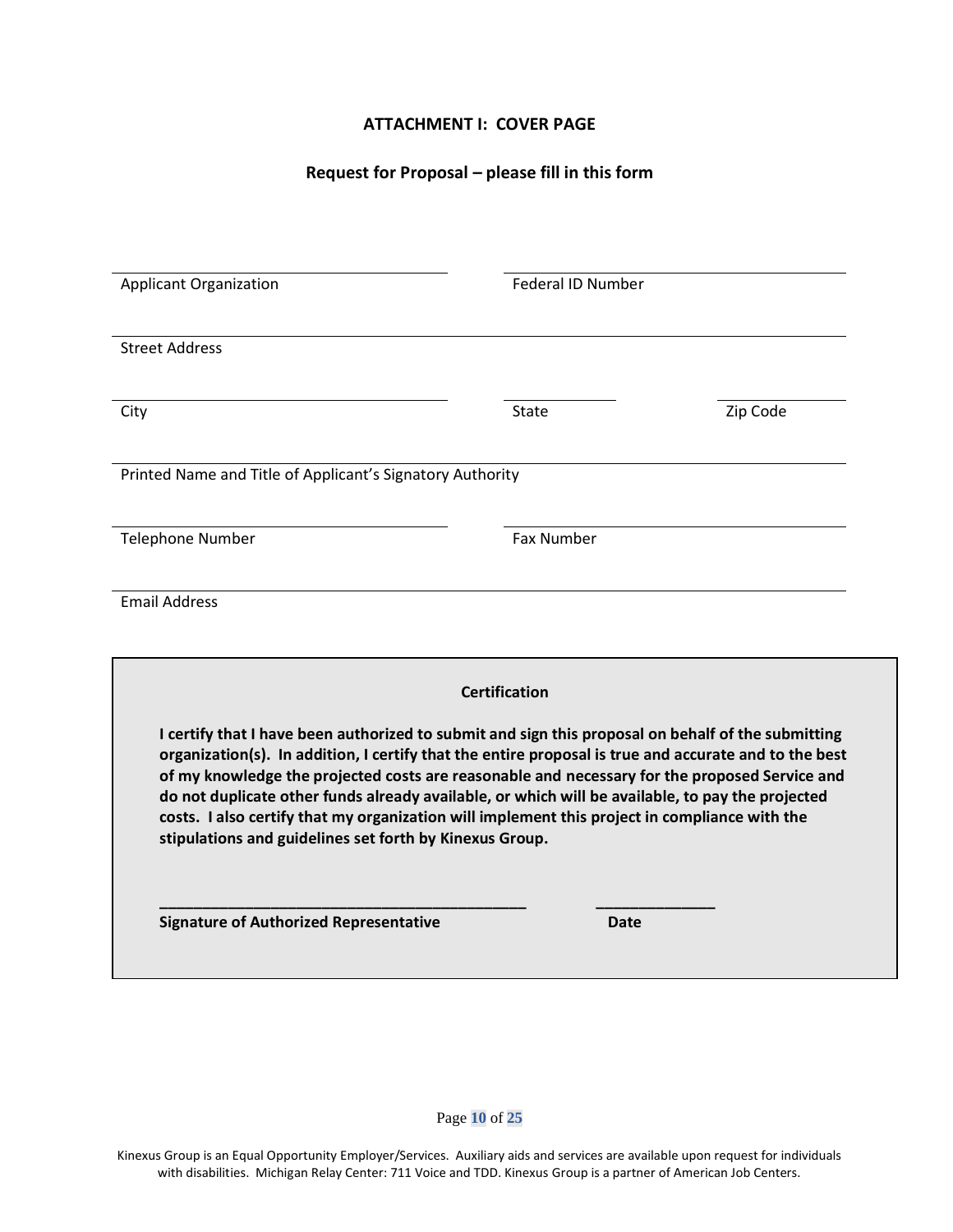#### **ATTACHMENT II: GENERAL INFORMATION**

Please answer the following questions. Please read the RFP in its entirety before forming your response. Do not delete or alter the questions in the proposal. Only add your responses in the sections where responses are required.

**Type of organization:** ☐Private Non-Profit ☐Private For-Profit ☐ Public Government ☐Other (Specify) **Click or tap here to enter text**.

**Ownership Check Any/All that apply:** □Veteran □ Minority □Woman □Small Business

**Proposed Lease Start Date: Click or tap to enter a date**.

**Total Annual Rent for proposed Facility. (See "Lease Requirements" section of the RFP). Click or tap here to enter text**.

**Please describe the potential for future expansion at your proposed site. Click or tap here to enter text**.

**Please list the name and title of any owners, members of the board of directors and any other officers of the submitting agency, corporation or business submitting this proposal who are present members of the Berrien-Cass-Van Buren Workforce Development Board and/or staff of Kinexus Group. Answer "N/A" if none.** 

**Click or tap here to enter text**

**Please list any potential or real conflict of interest with members of the Workforce Development Board and or Kinexus Group. If there are no real or apparent conflicts of interest, answer, "N/A". Click or tap here to enter text**

**Please list 3 business references.**

| Reference<br>#1: | Name:<br><b>Business:</b> |  |
|------------------|---------------------------|--|
|                  | <b>Phone Number:</b>      |  |
| Reference        | Name:                     |  |
| #2:              | <b>Business:</b>          |  |
|                  | <b>Phone Number:</b>      |  |
| Reference        | Name:                     |  |
| #3:              | <b>Business:</b>          |  |
|                  | <b>Phone Number:</b>      |  |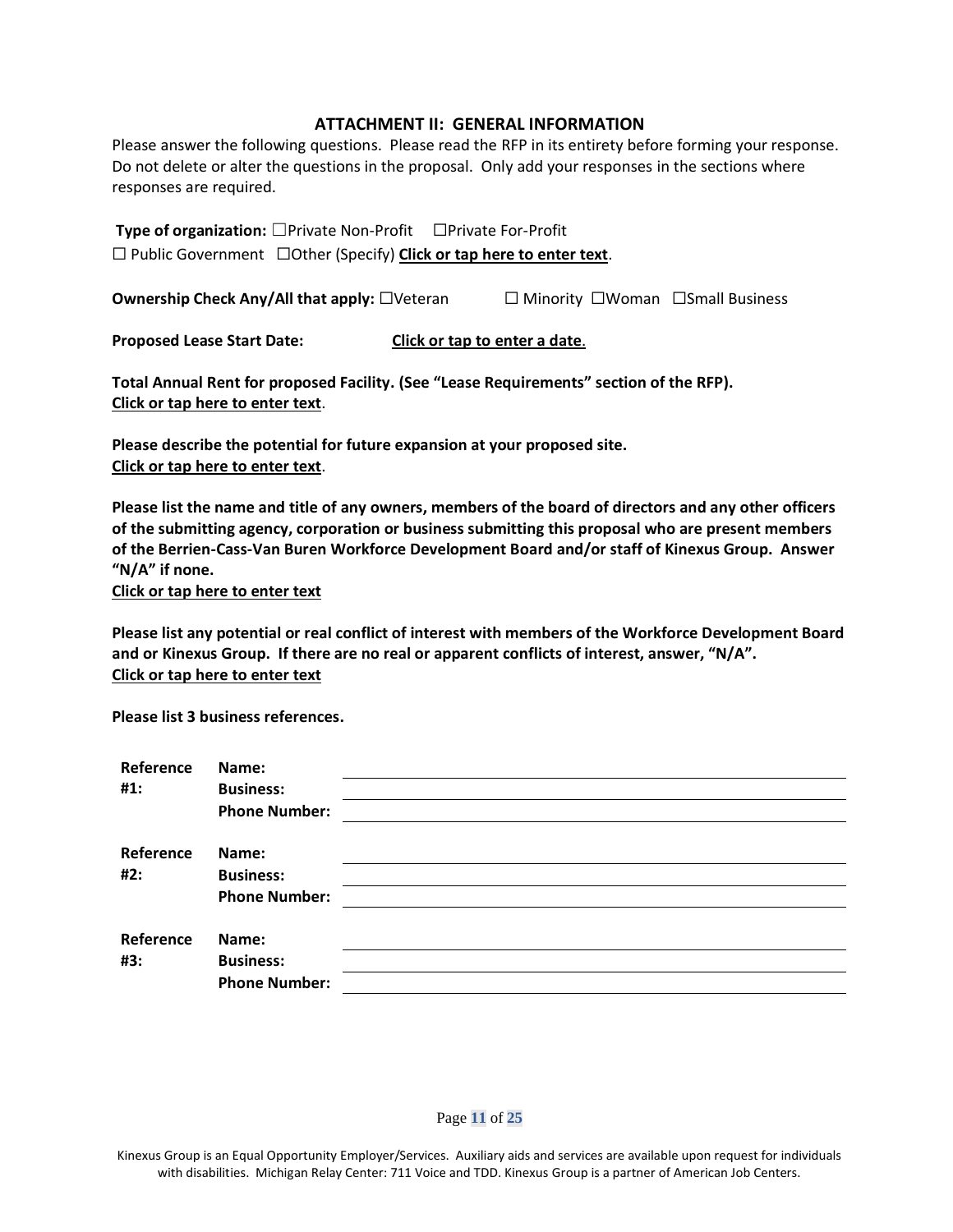# **ATTACHMENT III: PROPOSAL NARRATIVE**

# **PROPOSAL NARRATIVE FORMAT / STYLE REQUIREMENTS FOR RESPONSE:**

 $\checkmark$  Number pages  $\checkmark$  Use 11-point font

 $\checkmark$  Limit proposal narrative to a maximum of 20 pages – excluding Attachments I, II, IV, V and maps

# **A. SUMMARY**

Provide a concise one-page summary of the proposed site and facility. The summary should give a description of the proposed site and what is included with the site. This should be written in terms that someone with no understanding of building design could understand.

### **B. LEASE REQUIREMENTS**

Discuss, point by point and in order, how the proposed lease/facility either meets, exceeds, or falls short of the requirements as specified in this RFP.

# **C. DESCRIPTION OF THE PROPOSED BUILDING/SITE**

A complete description of the site and building including:

- 1. Legal name of site ownership
- 2. Site location (Include Map of Site Location)
- 3. Proximity, in terms of time and distance, to major arterial streets and highways
- 4. Building type (design)
- 5. Site (zoning, lot size, configuration, setbacks, expansion space available if any)
- 6. Features of the property, including access to resources that would be available at no cost
- 7. Parking information (number of stalls, location, lighting, security).
- 8. Building construction (if applicable)
- 9. Building contractor (if applicable)
- 10. Architect (If applicable)
- 11. Mechanical engineer (if applicable)
- 12. Completion date
- 13. Percentage of building leased and occupied (if Kinexus Group is not sole tenant)
- 14. Major tenancies
- 15. Describe any potential for future expansion at proposed location

### **D. DRAFT FLOOR PLAN**

Provide a draft floor plan of the proposed site. Include build out scenarios if applicable.

### **E. TIME PERIOD FOR ACTIVITIES**

Outline the activities and timeline to take occupancy possession by the required time.

### **F. QUALIFICATIONS AND EXPERIENCE**

Discuss your qualifications and experience with designing special needs sites including a list of project work similar to the work requested in this RFP

### **G. BUDGET**

Specify a total lease cost for 7 years with one possible 3-year extension. Describe the circumstances which would warrant a lease cost increase, if any.

# **ATTACHMENT IV: LESSOR ADMINISTRATIVE BACKGROUND QUESTIONAIRE**

Page **12** of **25**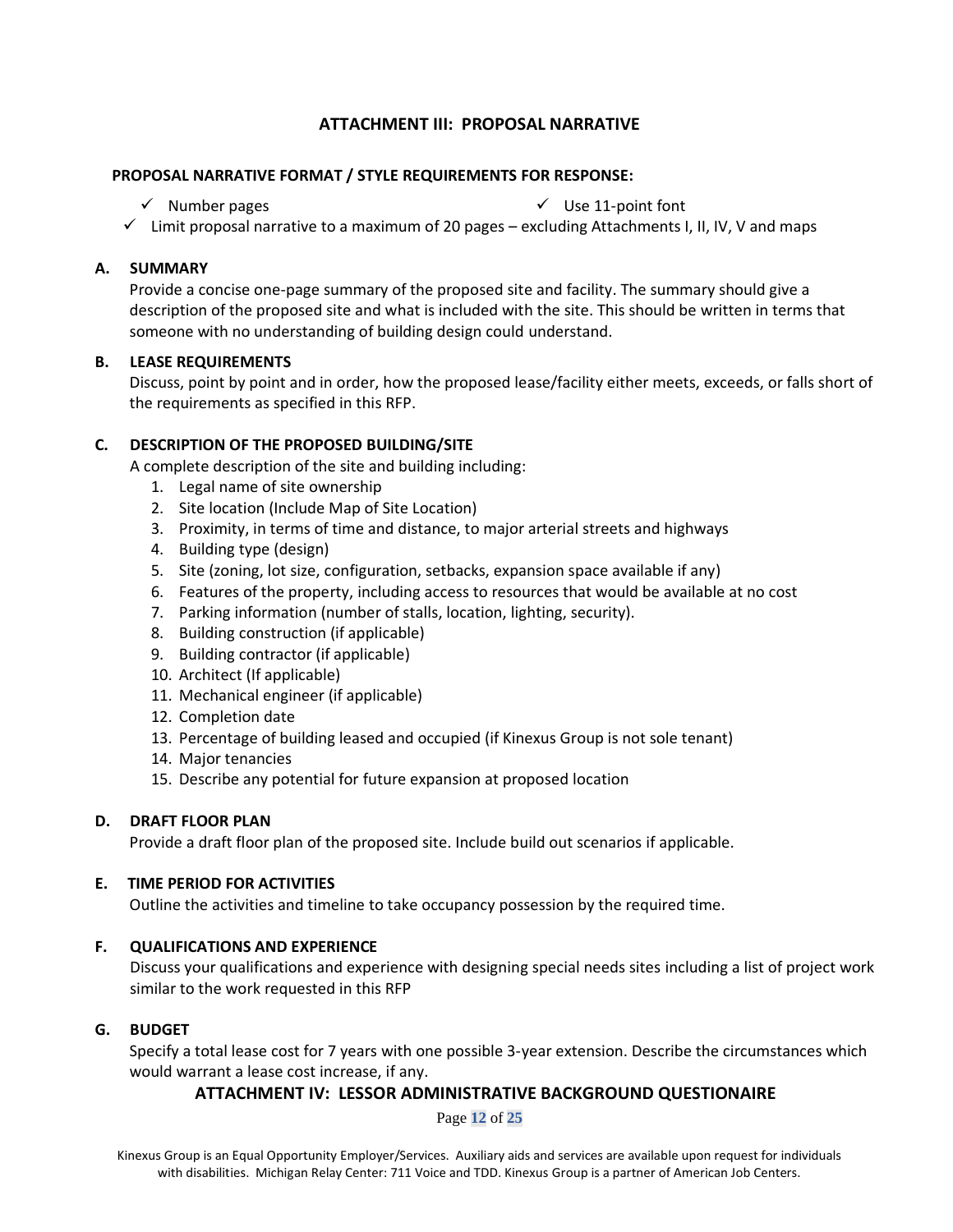### **A. AUDITS**

**1.** Has your organization been audited within the last 3 years? **Yes No**

If yes, include a copy of the most recent management letter and audit opinion as an addendum to this proposal.

**2.** Indicate what action, if necessary, has been taken in regard to audit letters and opinions.

[insert text here]

### **B. MANAGEMENT**

1. Indicate the proposal offeror's experience over the past four years in reference to the following items.

| Yes | <b>No</b> |                                                                                                                         |
|-----|-----------|-------------------------------------------------------------------------------------------------------------------------|
|     |           | a. Grievance or complaint against the organization (not including<br>discrimination);                                   |
|     |           | b. Lawsuits or judgment;                                                                                                |
|     |           | c. Investigations of fraud, abuse, conflict of interest; political activities;<br>nepotism, or any criminal activities; |
|     |           | d. Default or breach of contract;                                                                                       |
|     |           | e. Cancellation or nonrenewal of contracts due to non-performance or<br>poor performance;                               |
|     |           | f. Bankruptcy or receivership by the organization or a parent<br>organization;                                          |
|     |           | g. Discrimination complaints or rulings against the agency.                                                             |

- 2. If yes was checked for any of the above items, information must be provided which should include at a minimum:
	- a. Date item checked was initiated;
	- b. Party or parties involved with specific reference to WIOA or other Federal funds;
	- c. Brief description of the circumstances;
	- d. Final disposition and date;
	- e. Brief explanation of whether action is still pending, and if so the status.

Failure to include the above information or to omit relevant information will be grounds for not awarding a contract or canceling a contract.

#### Page **13** of **25**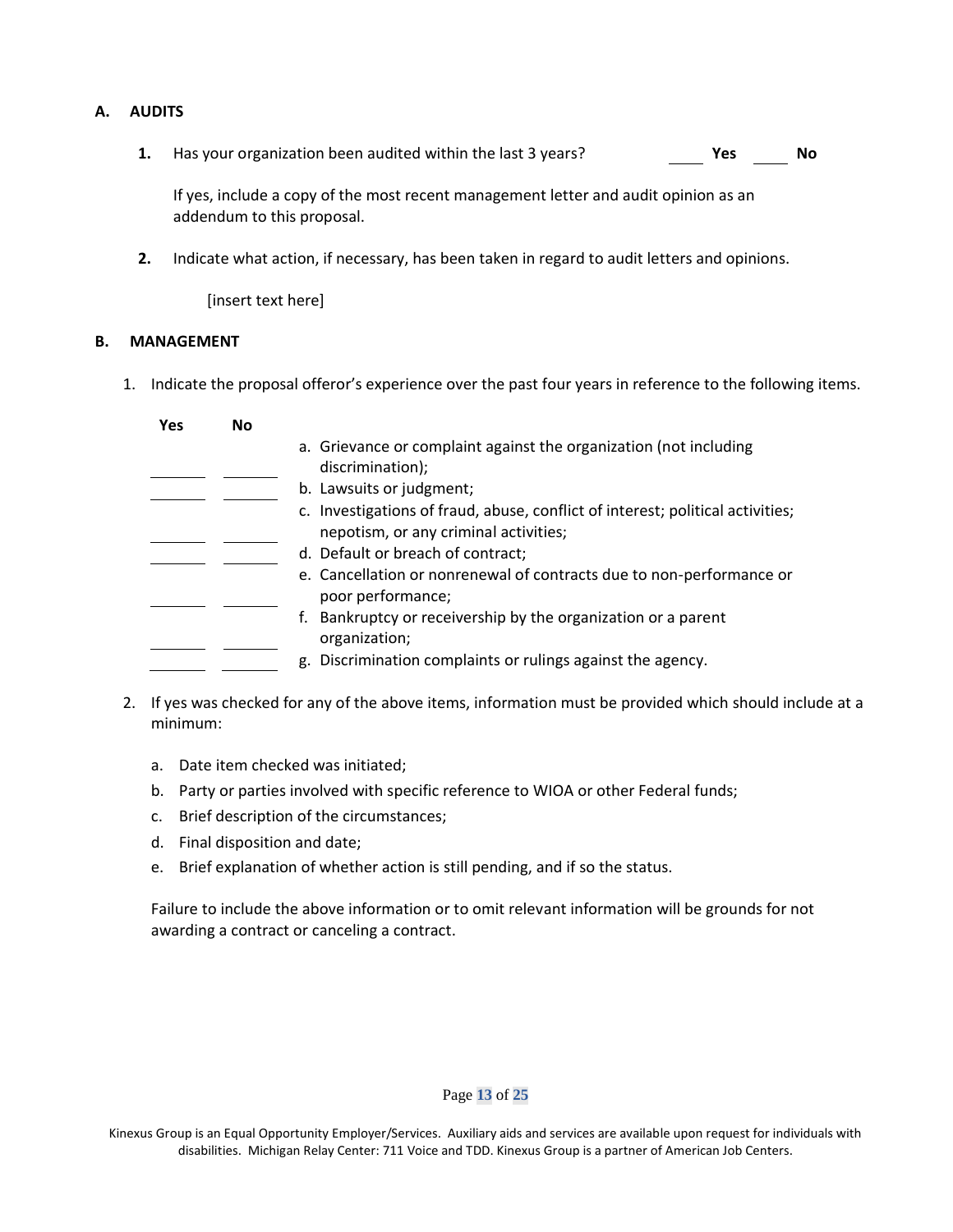# **ATTACHMENT V: CERTIFICATIONS**

### **Debarment and Lobbying**

# **CERTIFICATION REGARDING DEBARMENT, SUSPENSION, INELIGIBILITY AND VOLUNTARY EXCLUSION Lower Tier Covered Transactions**

This certification is required by the regulations implementing Executive Order 12549 Debarment and Suspension (3 CFR, 1986 Comp.); Executive Order 12689 Debarment and Suspension (3 CFR, 1989 Comp.); 2 CFR Part 215, Appendix A, Section 8; 13 CFR Part 145; and 29 CFR Part 98, Section 98.510, Participants' Responsibilities. The regulations were published as Part VII of the May 26, 1988 Federal Register (pages 19160-19211).

### **BEFORE COMPLETING CERTIFICATION, READ ATTACHED INSTRUCTIONS THAT ARE AN INTEGRAL PART OF THE CERTIFICATION.**

- (1) The prospective recipient of federal assistance funds certified, by submission of this proposal, that neither it nor its principals are presently debarred, suspended, proposed for debarment, declared ineligible or voluntarily excluded from participation in this transaction by any federal department or agency.
- (2) Where the prospective recipient of federal assistance funds is unable to certify to any of the statements in this certification, such prospective participant shall attach an explanation to this proposal.

Printed Name and Title of Authorized Representative

Signature of Authorized Representative

Page **14** of **25**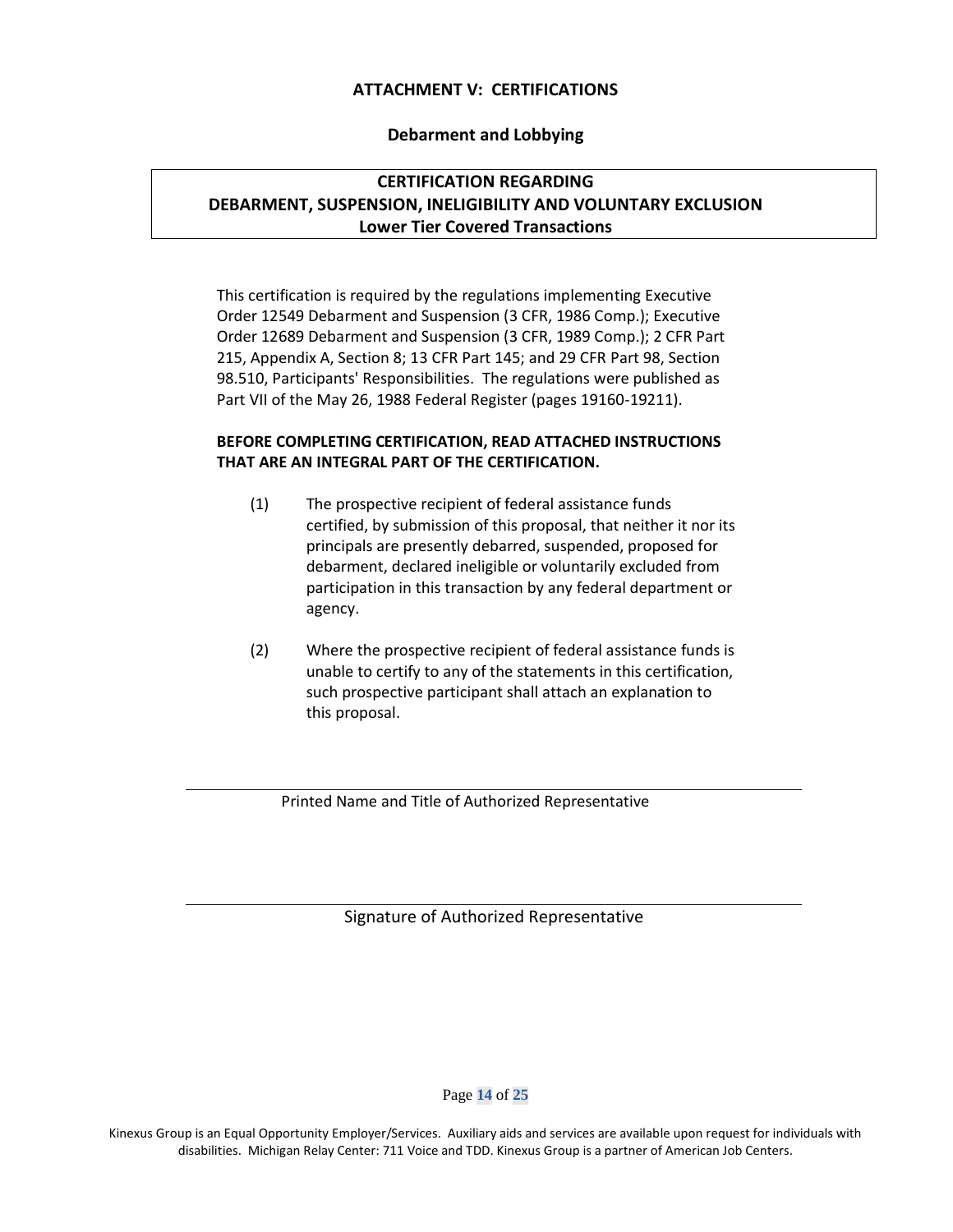# **INSTRUCTIONS FOR CERTIFICATION**

- 1. By signing and submitting this proposal, the prospective recipient of Federal assistance funds is providing the certification as set out below.
- 2. The certification in this clause is a material representation of fact upon which reliance was placed when this transaction was entered into. If it is later determined that the prospective recipient of Federal assistance funds knowingly rendered an erroneous certification, in addition to other remedies available to the Federal Government, the Department of Labor (DOL) may pursue available remedies, including suspension and/or debarment.
- 3. The prospective recipient of Federal assistance funds shall provide immediate written notice to the person to whom this proposal is submitted if at any time the prospective recipient of Federal assistance funds learns that its certification was erroneous when submitted or has become erroneous by reason of changed circumstances.
- 4. The terms "covered transaction", "debarred", "suspended", "ineligible", "lower tier covered transaction", "participant", "proposal" and "voluntarily excluded", as used in this clause have the meanings set out in the Definitions and Coverage sections of rules implementing Executive Order 12549. You may contact the person to which this proposal is submitted for assistance in obtaining a copy of those regulations.
- 5. The prospective recipient of Federal assistance funds agrees by submitting this proposal that, should the proposed covered transaction be entered into, it shall not knowingly enter into any low tier covered transaction with a person who is debarred, suspended, declared ineligible, or voluntarily excluded from participation in this covered transaction, unless authorized the DOL.
- 6. The prospective recipient of Federal assistance funds further agrees by submitting his proposal that it will include clause titled "Certification Regarding Debarment, Suspension, Ineligibility and Voluntary Exclusion - Lower Tier Covered Transactions", without modification, in all lower tier covered transactions and in all solicitation for lower tier covered transactions.
- 7. A participant in a covered transaction may rely upon a certification of a prospective participant in a lower tier covered transaction that is not debarred, suspended, ineligible, or voluntarily excluded from the covered transaction, unless it known that the certification is erroneous. A participant may decide the method and frequency by which it determines the eligibility of its principals. Each participant may, but is not required to, check the List of Parties Excluded from Procurement or Nonprocurement Programs.
- 8. Nothing contained in the foregoing shall be construed to require establishing a system of records on order to render in good faith the certification required by this clause. The knowledge and information of a participant is not required to exceed that which is normally possessed by a prudent person in the ordinary course of business dealings.
- 9. Except for transactions authorized under paragraph 5 of these instructions, if a participant in a covered transaction knowingly enters into a lower tier covered transaction with a person who is suspended, debarred, ineligible, or voluntary excluded from participation in this transaction, in addition to other remedies available to the Federal Government, the DOL may pursue available remedies, including suspension and/or debarment.

### **CERTIFICATION REGARDING LOBBYING**

Page **15** of **25**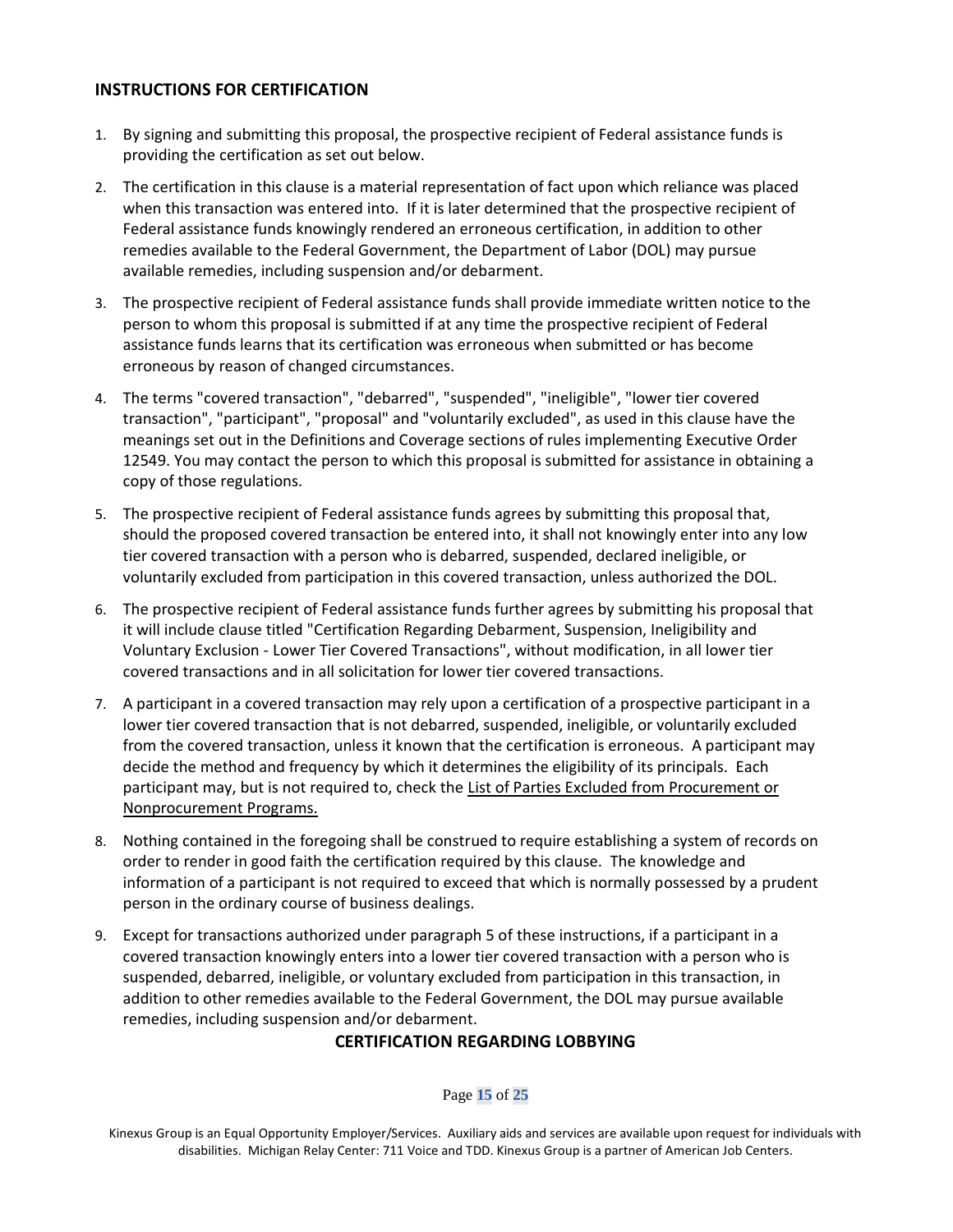The undersigned certifies, to the best of his or her knowledge and belief that:

- 1. No Federal appropriated funds have been paid or will be paid, by or on behalf of the undersigned to any person for influencing or attempting to influence an officer or employee of any agency, a Member of Congress, an officer or employee of Congress, or an employee of a Member of Congress in connection with the awarding of any Federal loan, the entering into of any cooperative agreement, and the extension, continuation, renewal, amendment, or modification of any Federal contract, grant, loan or cooperative agreement.
- 2. If any funds other than Federal appropriated funds have been paid or will be paid to any person for influencing or attempting to influence an officer or employee of any agency, a Member of Congress, an officer or employee of Congress, or an employee of a Member of Congress in connection with this Federal contract, grant, loan, or cooperative agreement the undersigned shall complete and submit Standard Form-LLL "Disclosure Form to Report Lobbying," in accordance with its instructions.
- 3. The undersigned shall require that the language of this certification be included in the award documents for all subawards at all tiers (including subcontracts, subgrants and contract under grants, loans, and cooperative agreements) and that all Subrecipient shall certify and disclose accordingly.
- 4. This certification is a material representation of fact upon which reliance was placed when this transaction was made or entered into. Submission of this certification is a prerequisite for making or entering into this transaction imposed by section 1352, Title 31, U.S. Code. Any person who fails to file the required certification shall be subject to a civil penalty of not less than \$10,000 and not more than \$10,000 and not more than \$100,000 for each such failure.

| SIGNATURE OF AUTHORIZED CERTIFYING OFFICIAL | <b>TITLE</b> |
|---------------------------------------------|--------------|
|                                             |              |
|                                             |              |
|                                             |              |
| APLICATION ORGANIZATION                     | <b>DATE</b>  |
|                                             |              |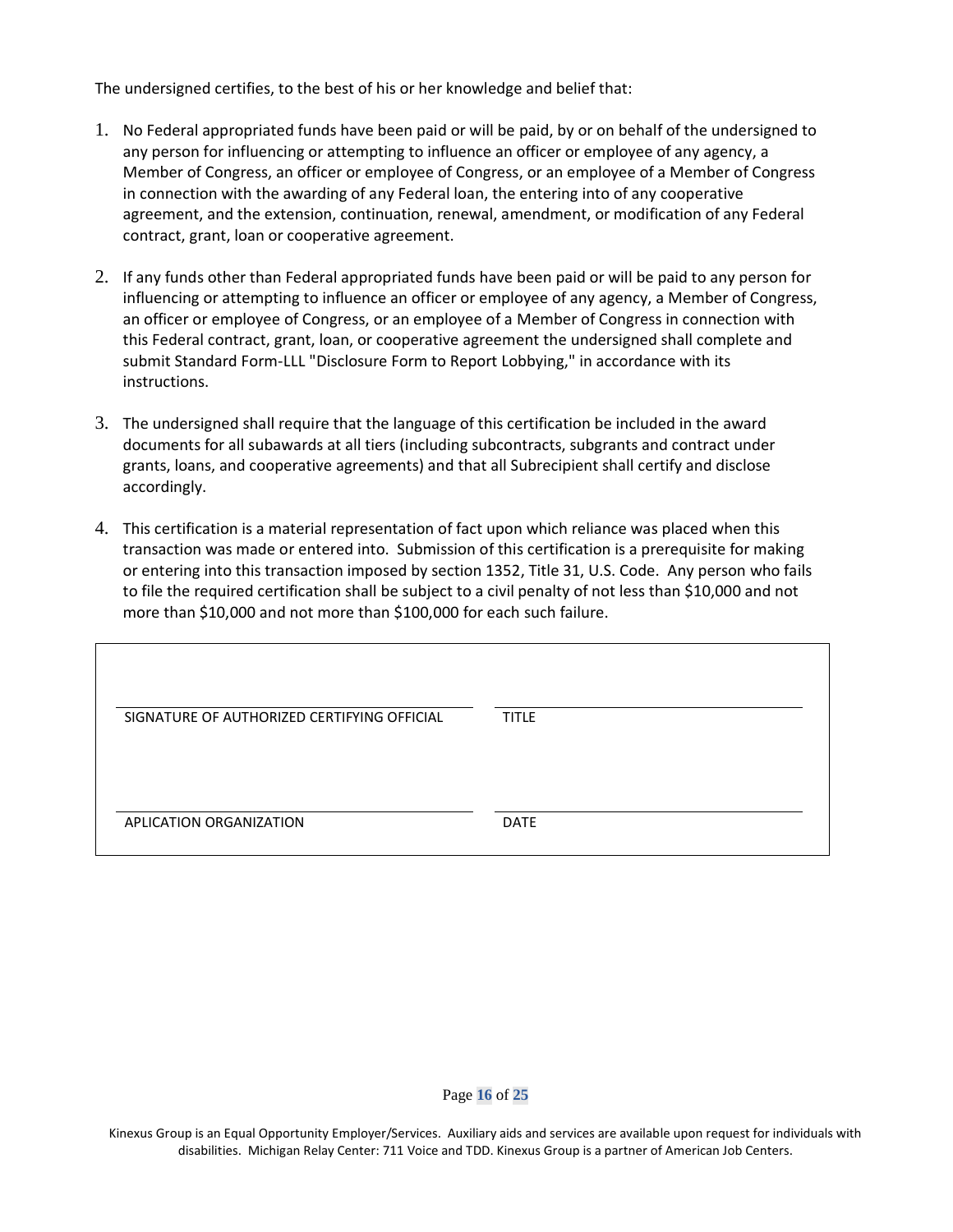# **EQUAL OPPORTUNITY POLICY STATEMENT State of Michigan (WDA/TIA)- KINEXUS GROUP**

THIS POLICY APPLIES TO ALL PROGRAMS ADMINISTERED BY THE Workforce Development Agency, State of Michigan and Kinexus Group. It is the policy of the State of Michigan and Kinexus Group to assure that equal opportunity will be provided under any contract, program, or activity funded in whole or in part with funds made available by or through any state department, institution, or agency. All recipients of financial assistance are require to assure the equitable treatment of all persons in the opportunity for employment as well as their access to and receipt of, program services without discrimination based upon religion, race, color, national origin, age, sex, height, weight, marital status, arrest record, handicap, or other non-merit factors.

This policy applies to all programs administered by the State, subgrantees, contractors, and subcontractors. All personnel will actively promote equal employment opportunity within their respective organizational units. This policy extends to the active recruitment of female and minority-owned enterprises in the delivery of services related to employment and training.

This policy will affect all employment and training practices including, but not limited to, recruitment, hiring, transfer, promotions training, compensation, benefits, layoffs, placements, and selection of subgrantees and contractors.

To ensure compliance with the established policy, a goal-oriented program has been structured with specific targets and timetables. Failure on the part of subgrantees and contractors to comply with this policy will jeopardize initial, continued, or renewed funding under federal and state-funded programs. The Workforce Innovation Act(WIOA) further requires for all programs receiving WIOA funds the following assurance:

As a condition to the award of financial assistance under WIOA from the Workforce Development Agency, State of Michigan the grant applicant assures, with respect to operation of the WIOA-funded program or activity and all agreements or arrangements to carry out the WIOA-funded program or activity, that it will comply fully with nondiscrimination and equal opportunity provisions of the Workforce Innovation and Opportunity Act of 2014, as amended; including the nontraditional Employment for Women Act of 1991; Title VI of the Civil Rights Act of 1964, as amended; Section 504 of the Rehabilitation Act of 1973, as amended; the Age Discrimination Act of 1975, as amended; Title IX of the Education Amendments of 1972, as amended; and with all applicable requirements imposed by or pursuant to regulations implementing those laws, including but not limited to 29 CFR Part 38. The United States has the right to seek judicial enforcement of this assurance.

Issued by: Workforce Development/Talent Agency, State of Michigan

\_\_\_\_\_\_\_\_\_\_\_\_\_\_\_\_\_\_\_\_\_\_\_\_\_\_\_\_\_\_\_\_\_\_\_\_\_\_\_\_\_\_\_\_\_\_\_\_\_\_\_\_\_\_\_ Signature of Contractor Authorized Representative

Page **17** of **25**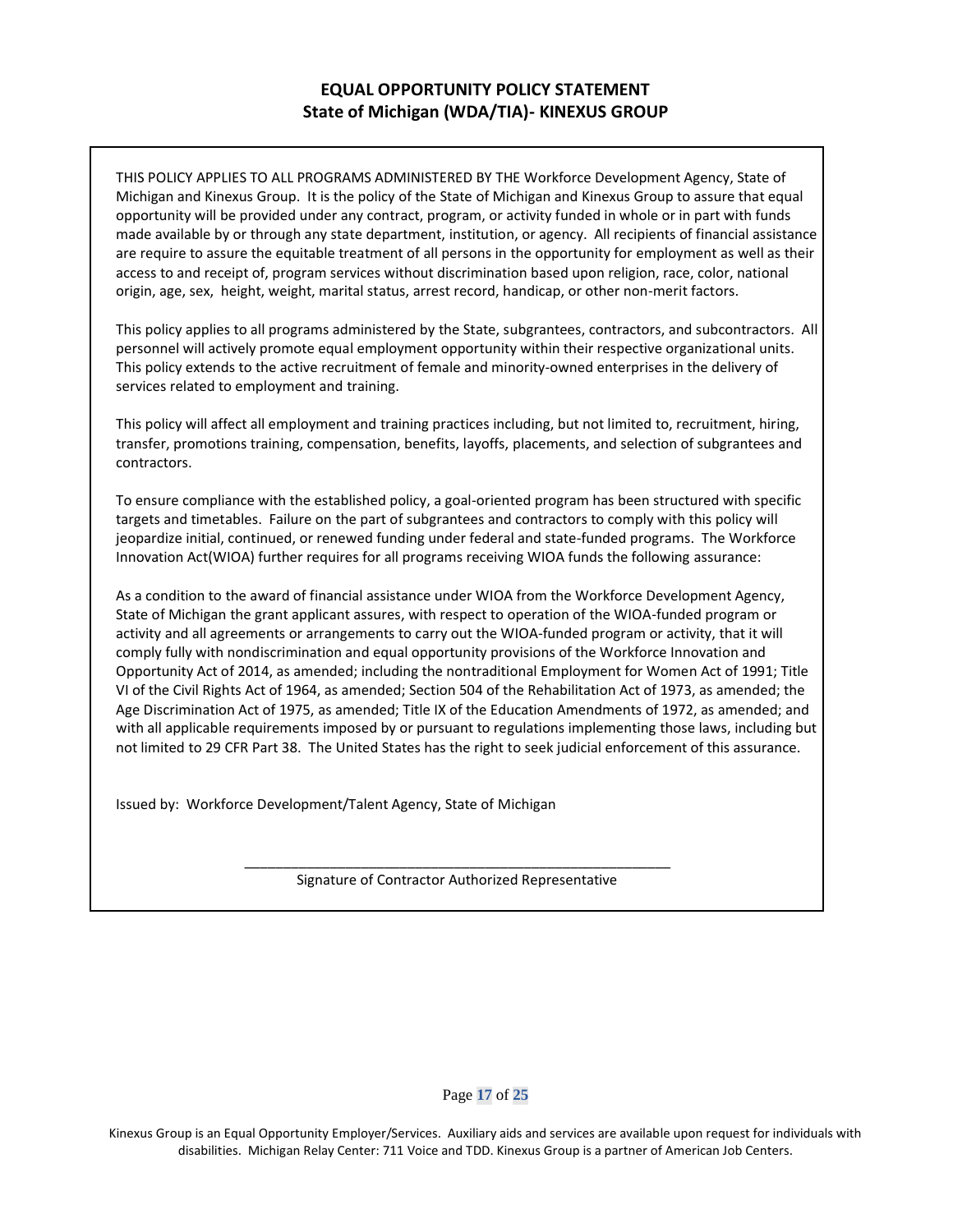**This section is for informational purposes only; should you be awarded the contract, these requirements must be strictly adhered to.** 

# **A. STIPULATIONS**

- 1. In connection with the performance of work, the CONTRACTOR agrees or certifies as follows:
- The CONTRACTOR will not discriminate against any employee, applicant for employment, or applicant for services provided by any WD funds because of Race, Religion, Color, National Origin, Sex, Age, Height, Weight, Marital Status, Disability, Arrest Without Conviction, or other categories or groups protected by the law. The CONTRACTOR will take affirmative action to ensure that applicants receive services, that applicants are employed and that employees are treated during employment without regard to Race, Religion, Color, National Origin, Sex, Age, Height, Weight, Marital Status, Handicap, Arrest Without Conviction, or other categories or groups protected by law. Such action will include, but is not limited to, the following: Employment, Upgrading, Demotion or Transfer, Recruitment Advertising, Layoff or Termination, Rates of Pay or other forms of Compensation, and Selection for Training, including Apprenticeship. See:
	- a. a. Executive Order 11246, as amended by 11375 (41 Code of Federal Regulation [CFR] Parts 60-64).
	- b. Rehabilitation Act of 1973, as amended, Section 503 (29 United StatesCode [USC] 793), Public Law (PL) 93-112.
	- c. Americans with Disabilities Act of 1990 (42 USC 12101 et seq.), PL 101-336.
	- d. Pregnancy Discrimination Act of 1975 (92 Statute 2076), PL 95-555.
	- e. Civil Rights Act of 1964, Title VII (42 USC 2000 et seq.), PL 88-352.
	- f. Civil Rights Act of 1968, Title VIII (42 USC 300 et seq.), PL 90-284.
		- g. Civil Rights Restoration Act of 1991 (20 USC 1686-1688, 29 USC 706 and 709,42 USC 2000[d]-4[a] and 6107), PL 100-259.
		- h. Affirmative Action Provisions of the Vietnam Era Veterans' ReadjustmentAssistance Act, as amended (38 USC 4218), PL 72-74.
		- i. Equal Pay Act of 1963, as amended (29 USC 206[d]), PL 88-38.
		- j. Elliott Larsen-Civil Rights Act, as amended (Michigan Compiled Laws Annotated [MCLA] 37.2101 et seq.), Public Act (PA) 456 of 1976.
		- k. Persons with Disabilities Civil Rights Act (MCLA 37.1101 et seq.), PA 220 of 1976.
	- 2. The CONTRACTOR must comply with all applicable Federal and State laws including, but not limited to, the following:
		- Page **18** of **25** l. a. Immigration Act of 1986 (8 USC 1324[a]), PL 99-603; Immigration

Kinexus Group is an Equal Opportunity Employer/Services. Auxiliary aids and services are available upon request for individuals with disabilities. Michigan Relay Center: 711 Voice and TDD. Kinexus Group is a partner of American Job Centers.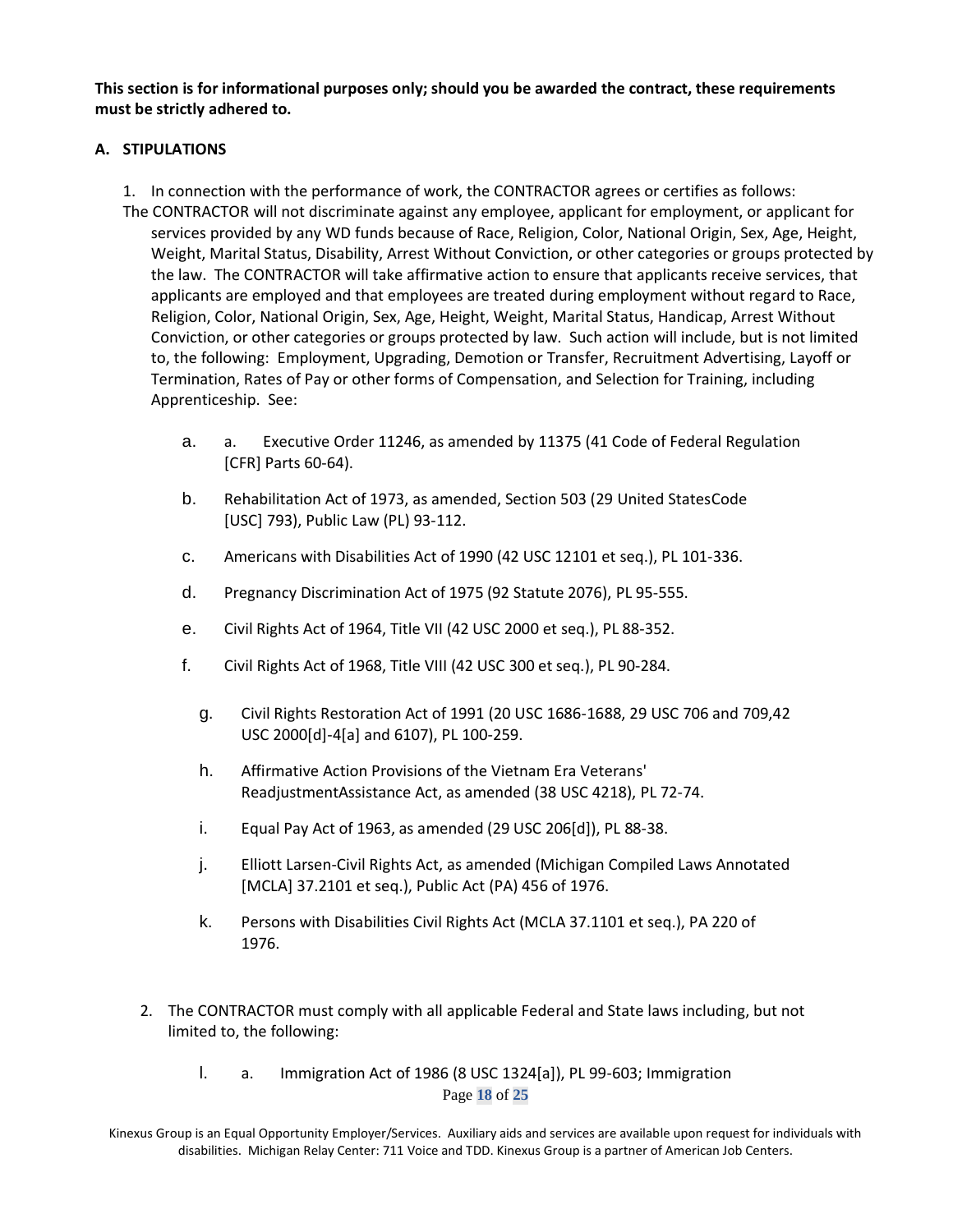Reform andControl Act of 1986 (8 USC 1324[a]), PL 99-603.

- m. Family and Medical Leave Act of 1993 (29 USC 2601), PL 103-3.
- n. Older Americans Act of 1965, as amended (47 USC 3001 and 3056 et seq.), PL 89-73.
- o. Military Selective Service Act, Title I, Section 3, as amended (50 USC 453), PL 97-86.
- e. Privacy Act of 1974 (5 USC 522[a][e][3]), PL 93-579.
- f. Whistle Blower's Protection Act (MCLA 15.361 et seq.), PA 469 of 1980.
- g. Federal Hatch Act (5 USC 1501-1508).
- h. Jobs for Veterans Act, PL 107-288, as amended by PL 112-56 (Reference: Employment and Training Administration [ETA] Training and Employment Guidance Letter No. 10-09, issued November 10, 2009).
- i. Emergency Supplemental Appropriations Act for Defense, the Global War on Terror, and Hurricane Recovery, PL 109-234, which contains salary and bonus limitation requirements for the U.S. Department of Labor/ETA funded programs.
- j. Michigan Youth Employment Standards Act, as amended (MCLA 409.101-124), PA 90 of 1978; or the Federal Child Labor Regulations, Part 570, as amended, whichever is more stringent.
- k. Workforce Opportunity Wage Act, PA 138 of 2014.
- l. Michigan Payment of Wages and Fringe Benefits, as amended (MCLA 408.471-583), PA 390 of 1978; and Overtime Protection (MCLA 408.477), PA 390 of 1978.
- m. Michigan Workers' Disability Compensation Act, as amended (MCLA 418.101-941), and Administrative Rules, PA 317 of 1969.
- n. Michigan Open Meetings Act, as amended (MCLA 15.261 et seq.), PA 267 of 1976.
- o. Michigan Contracts with Employers Engaging in Unfair Practices, as amended (MCLA 423.321 et seq.), PA 278 of 1980.
- p. Michigan Occupational Safety and Health Act, as amended (MCLA 408.1001-1094), PA 154 of 1974.
- q. Michigan Right to Know Act (MCLA 408.1014[a]-1014[n]), PA 80 of 1986.
- r. MCLA 35.1093, insuring delivery of effective and equitable employment services to veterans, PA 39 of 1994.
- s. Social Welfare Act, as amended (MCLA 400.55[a] and 400.56[f]), PA 280 of 1939.
- Page **19** of **25** t. Title IV-F of the Social Security Act, as amended, PL 74-271.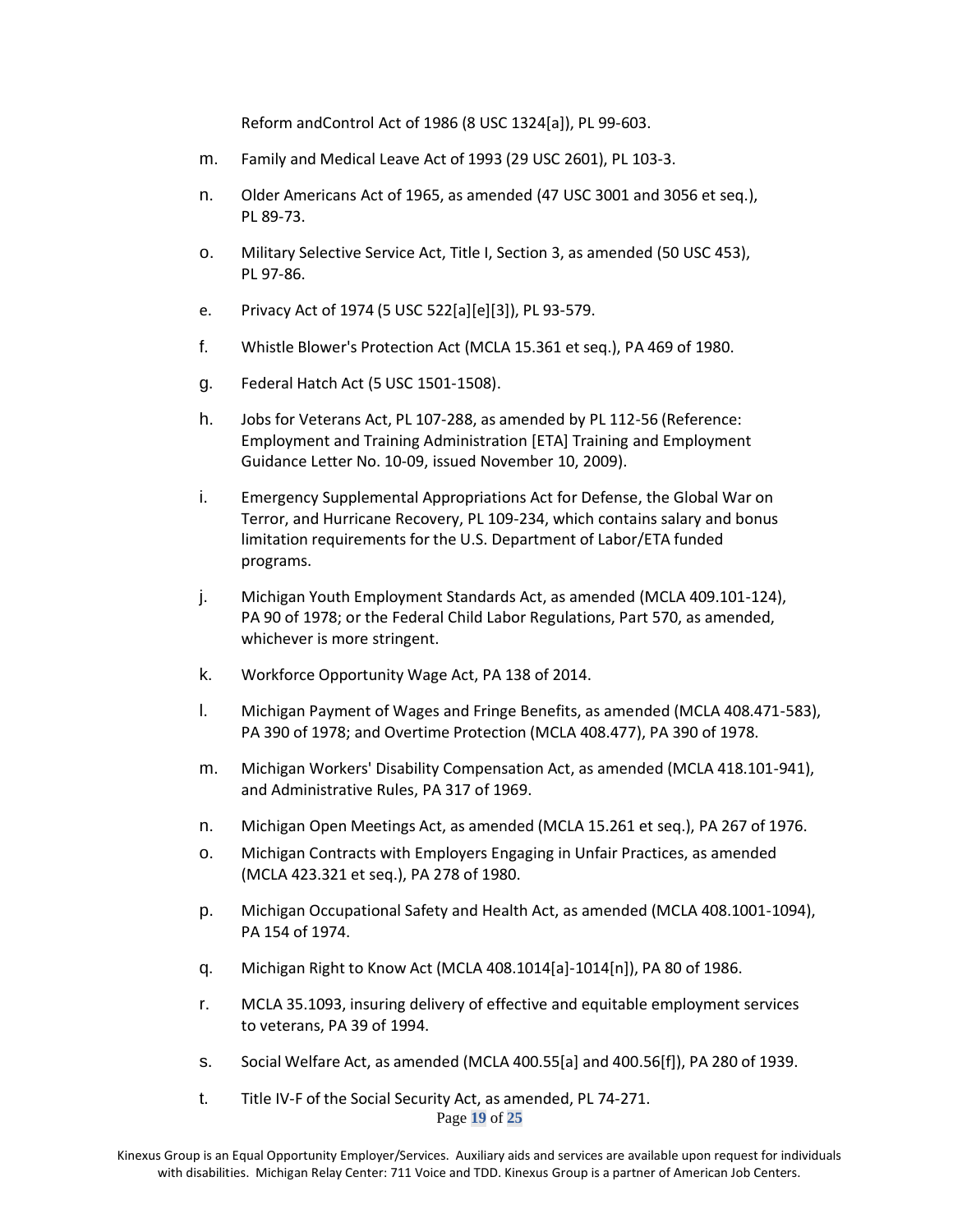- u. Michigan Welfare Policy Provisions, PA 223 of 1995.
- v. Title IV-A of the Social Security Act, as amended, PL 74-271.
- w. 45 CFR 201 through 257, and 260 through 265, Temporary Assistance for Needy Families.
- x. Food Stamp Act of 1977, as amended, PL 105-33.
- y. 7 CFR 271, 272, and 273, Required Elements of the Unified State Plan and Plan Modifications.
- z. The WIOA of 2014, PL 113-128.
- aa. The WIOA Joint Final Rule at 81 CFR 55791 and WIOA Final Rule at 81 CFR 56072.
- bb. Reed Act Provisions of Title IX of the Social Security Act.
- cc. Trade Adjustment Assistance Reform Act of 1974, as amended.
- dd. The Wagner-Peyser Act of 1933, as amended under Title III of the WIOA.
- ee. The Michigan Employment Security Act of 1936, as amended.
- ff. 20 CFR Part 653, with respect to equitable services to migrant and seasonal farmworkers and other requirements, as amended.
- gg. Uniform Budgeting and Accounting Act, as amended, PA 2 of 1968.
- hh. Uniform Unclaimed Property Act, PA 29 of 1995.
- ii. 2 CFR Part 215, including Appendix A; Uniform Administrative Requirements for Grants and Agreements with Institutions of Higher Education, Hospitals, and Other Non-Profit Organizations.
- jj. Office of Management and Budget (OMB) Circular A-102; Grants and Cooperative Agreements with State and Local Governments.
- kk. Common Rule (29 CFR Part 97 and 45 CFR Part 92); Uniform Administrative Requirements for Grants and Cooperative Agreements to State and Local Governments.
	- ll. 2 CFR Part 220; Cost Principles of Educational Institutions.
	- mm. 2 CFR Part 225; Cost Principles for State, Local, and Indian Tribal

Governments.nn. 2 CFR Part 230; Cost Principles for Non-Profit

Organizations.

oo. 48 CFR Part 31; Contract Cost Principles and Procedures (CommercialOrganizations).

Page **20** of **25**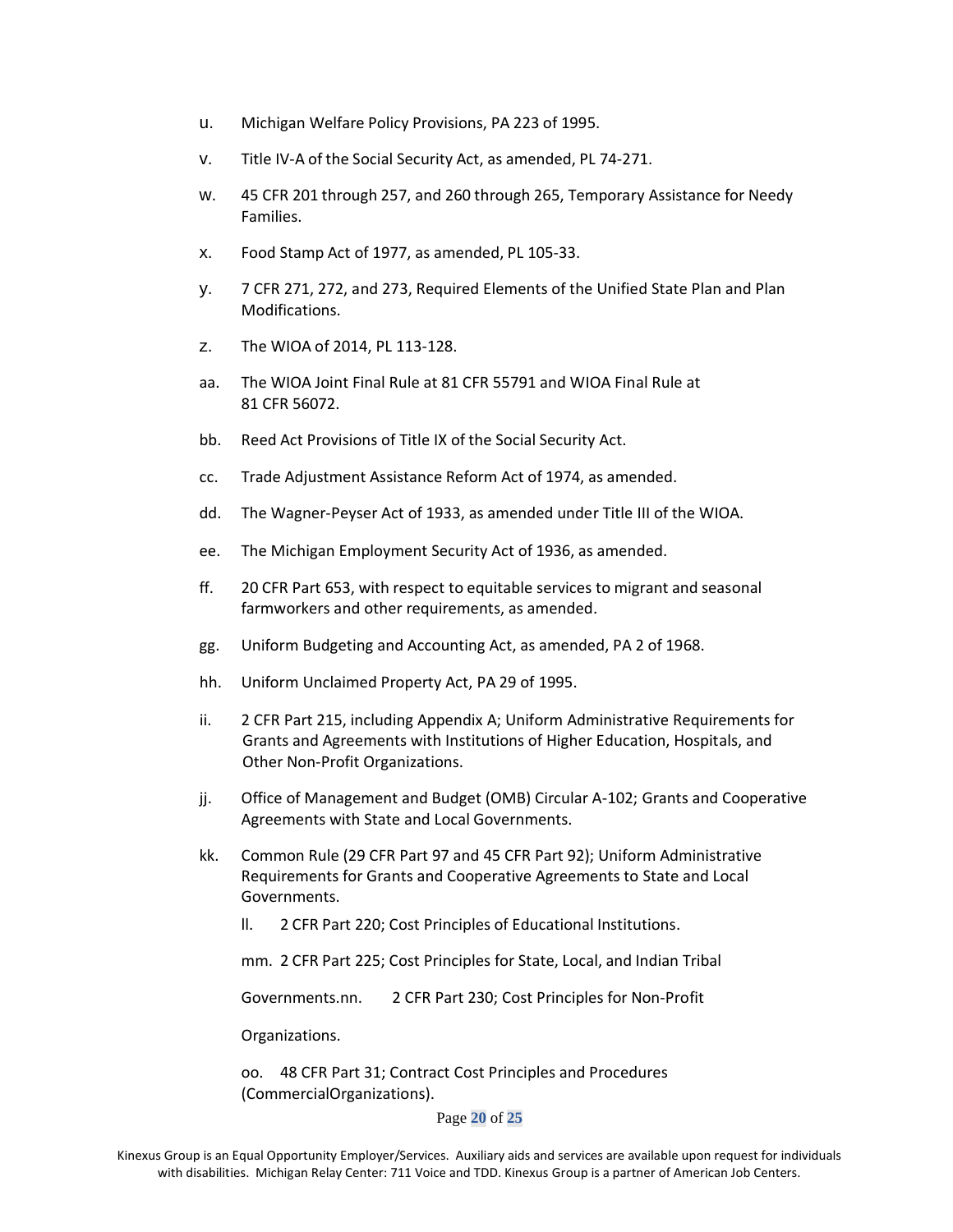pp. OMB Circular A-133; Audits of States, Local Governments, and Non-ProfitOrganizations.

- qq. Single Audit Act of 1984 (31 USC 7501).
- rr. PL 104-154, July 5, 1996, 104<sup>th</sup> Congress; Single Audit Amendments of 1996.

ss. Section 5 of Appendix A of 29 CFR 95, 29 CFR 97.36(i)(8), 45 CFR Part 74, 45 CFR Part 92; Notice of Awarding Agency Requirements and Regulations Pertaining to Patent Rights.

tt. 2 CFR Part 200 et al.; Uniform Administrative Requirements, Cost Principles, andAudit Requirements for Federal Awards.

- 3. Progress payments and final payments to the CONTRACTOR are subject to KINEXUS GROUP's approval based upon the progress and quality of the CONTRACTOR's performance.
- 4. The Contract is subject to audit.
- 5. The CONTRACTOR shall be liable to repay, from other than Federal, State or contract funds, any disallowed costs.
- 6. The CONTRACTOR shall have all personnel bonded who are authorized to act in its behalf for the purpose of receiving funds. The amount of coverage shall be the lessor of:
	- a. \$1,000,000; or
	- b. The greatest amount planned for immediate needs during the contract period.
- 7. The CONTRACTOR shall indemnify, defend, and hold harmless KINEXUS GROUP, its departments, divisions, agencies, sections, commissions, officers, employees, and agents, from and against all losses, liabilities, penalties, fines, damages, and claims (including taxes), and all related costs and expenses (including reasonable attorneys' fees and disbursements and costs of investigation, litigation, settlement, judgment, interest, and penalty), arising from or in connection with any of the following:
	- a. any claim, demand, action, citation, or legal proceeding against KINEXUS GROUP, its employees and agents arising out of or resulting from (1) the product provided or (2) performance of the work, duties, responsibilities, actions, or omissions of the CONTRACTOR or any of its subcontractors under this contract;
	- b. any claim, demand, action, citation, or legal proceeding against KINEXUS GROUP, its employees and agents arising out of or resulting from a breach by the CONTRACTOR of any representation or warranty made by the CONTRACTOR in this contract;
	- c. any claim, demand, action, citation, or legal proceeding against KINEXUS GROUP, its employees and agents arising out of or related to occurrences that the CONTRACTOR is required to insure against as provided for in this contract;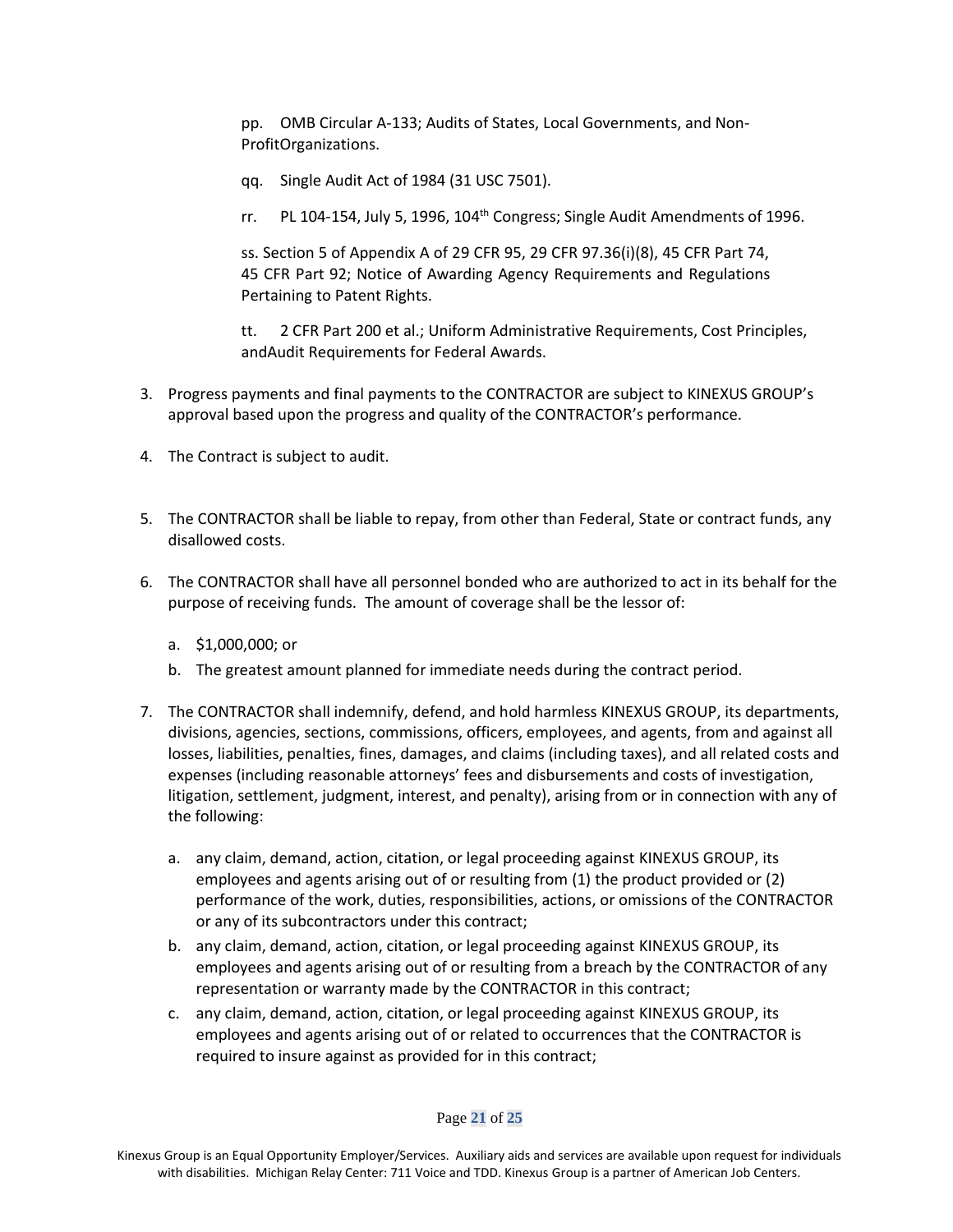- d. any claim, demand, action, citation, or legal proceeding against KINEXUS GROUP, its employees and agents arising out of or resulting from the death or bodily injury of any person, or the damage, loss, or destruction of any real or tangible personal property, in connection with the performance of services by the CONTRACTOR, by any of its subcontractors, by anyone directly or indirectly employed by the CONTRACTOR, or by anyone for whose acts the CONTRACTOR may be liable; provided, however, that this indemnification obligation shall not apply to the extent, if any, that such death, bodily injury, or property damage is caused solely by the negligence or reckless or intentional wrongful conduct of KINEXUS GROUP;
- e. any claim, demand, action, citation, or legal proceeding against KINEXUS GROUP, its employees and agents which results from an act or omission of the CONTRACTOR or any of its subcontractors in its capacity as an employer of a person;
- f. any claim, demand, action, citation, or legal proceeding against KINEXUS GROUP, its employees and agents incurred in connection with any action or proceeding threatened or brought against the state to the extent that such action or proceeding is based on a claim that any piece of equipment, software, commodity, or service supplied by the CONTRACTOR or its subcontractors, or the operation of such equipment, software, commodity, or service, or the use or reproduction of any documentation provided with such equipment, software, commodity, or service infringes any United States or foreign patent, copyright, trade secret, or other proprietary right of any person or entity, which right is enforceable under the laws of the United States. In addition, should the equipment, software, commodity, or service, or the operation thereof, become, or in the CONTRACTOR's opinion be likely to become, the subject of a claim of infringement, the KINEXUS GROUPA shall at the CONTRACTOR's sole expense (i) procure for the state the right to continue using the equipment, software, commodity, or service or, if such option is not reasonably available to the CONTRACTOR, (ii) replace or modify the same with equipment, software, commodity, or service of equivalent function and performance so that it becomes non-infringing, or, if such option is not reasonably available to the CONTRACTOR, (iii) accept its return by the state with appropriate credits to the state against the CONTRACTOR's charges and reimburse the state for any losses or costs incurred as a consequence of the state ceasing its use and returning it. In any and all claims against KINEXUS GROUP, or any of its agents or employees, by any employee of the CONTRACTOR or any of its subcontractors, the indemnification obligation under the contract shall not be limited in any way by the amount or type of damages, compensation or benefits payable by or for the CONTRACTOR under workers' disability compensation acts, disability benefits acts, or other employee benefits acts. This indemnification clause is intended to be comprehensive. Any overlap in subclauses, or the fact that greater specificity is provided as to some categories of risk, is not intended to limit the scope of indemnification under any other subclause.
- 8. KINEXUS GROUP may cancel this plan for any of the following reasons:
	- a. Default of the Contractor: In case default by the CONTRACTOR, KINEXUS GROUP may immediately cancel the plan without further liability to KINEXUS GROUP, its departments, agencies, and employees. KINEXUS GROUP may procure the articles or services from other sources, and may hold the CONTRACTOR responsible for any excess costs incurred. Default is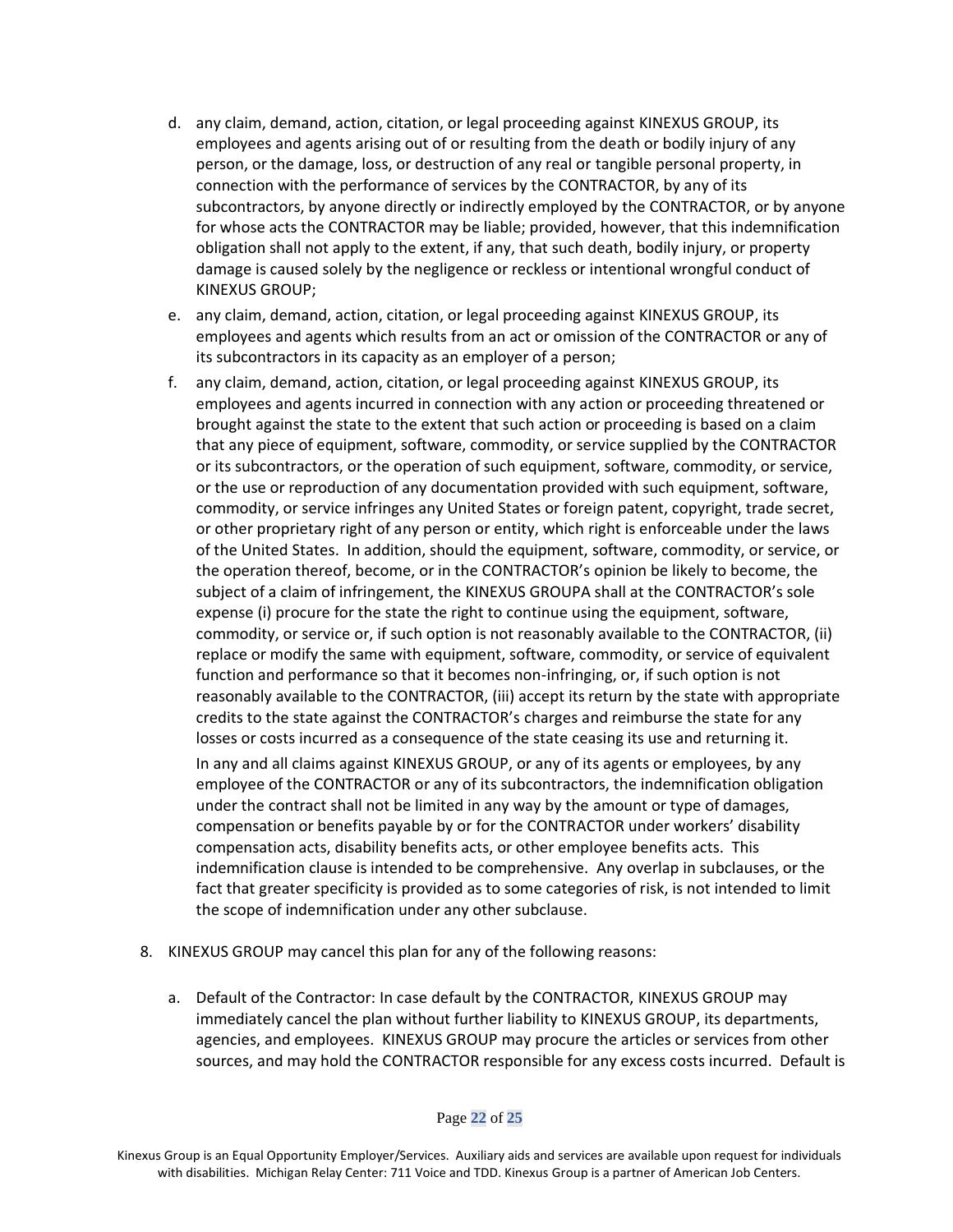defined as the failure of the CONTRACTOR to fulfill the obligations of the quotation, contract, or purchase order.

- b. Lack of Further Need for the Service or Commodity: In the event the state no longer needs the service or commodity specified in the plan or purchase order due to program changes, changes in law, rules or regulations, relocation of offices, or insufficient funding, KINEXUS GROUP may cancel the contract or purchase order, without further liability to KINEXUS GROUP, its department, and employees by giving the CONTRACTOR written notice of such cancellations 30 days prior to the date of cancellation.
- c. Failure of the Legislature or the Federal Government to Provide the Necessary Funding: In the event the Legislature or the federal government fails to provide or terminates the funding necessary for this plan, KINEXUS GROUP may cancel the plan by providing written notice to the CONTRACTOR 30 days prior to the date of cancellation provided, however, that in the event the action of the Legislature or federal government results in an immediate absence or termination of funding, cancellation may be made effective immediately upon delivery of written notification to the CONTRACTOR. In the event of a termination under this sub-paragraph, the CONTRACTOR shall, unless otherwise directed by KINEXUS GROUP in writing, immediately take all reasonable steps to terminate its operations under and to avoid and/or minimize further expenditures under the plan.
- d. Upon Order of a Court or Direction by the Federal Government: In the event of a court order halting or suspending activities under the plan or, in the case of a plan involving federal funds or otherwise subject to federal oversight, issuance of an order or directive by the federal government halting or suspending activities under the plan, the state shall promptly notify KINEXUS GROUP in writing of the entry or receipt of such order or directive. In the event of a termination or suspension of the plan under this sub-paragraph, KINEXUS GROUP shall, unless otherwise directed by the state in writing, immediately take all reasonable steps to terminate its operations and to avoid and/or minimize further expenditures under the plan.
- e. Criminal Conviction: KINEXUS GROUP may immediately cancel the plan or purchase order without further liability to KINEXUS GROUP, its departments, and employees, if the CONTRACTOR or an officer of the CONTRACTOR, is convicted of a criminal offense incident to the application for or performance of a state, public, or private contract or subcontract; or convicted of a criminal offense including, but not limited to, any of the following: embezzlement, theft, forgery, bribery, falsification or destruction of records, receiving stolen property, attempting to influence a public or KINEXUS GROUP employee to breach the ethical conduct standards for KINEXUS GROUP or State of Michigan employees; convicted under state or federal antitrust statutes; or convicted of any other criminal offense which in the sole discretion of KINEXUS GROUP, reflects on the Workforce Development Board's business integrity.
- 9. The performance of work under this contract may be terminated in whole or in part, whenever for any reason, KINEXUS GROUP shall determine that termination is in the best interests of KINEXUS GROUP. Any such termination shall be instituted by delivery to the CONTRACTOR of a written notice specifying the extent to which performance of the work under the contract is terminated and the date on which termination becomes effective. The contract shall be equitably adjusted to compensate for termination and modified accordingly.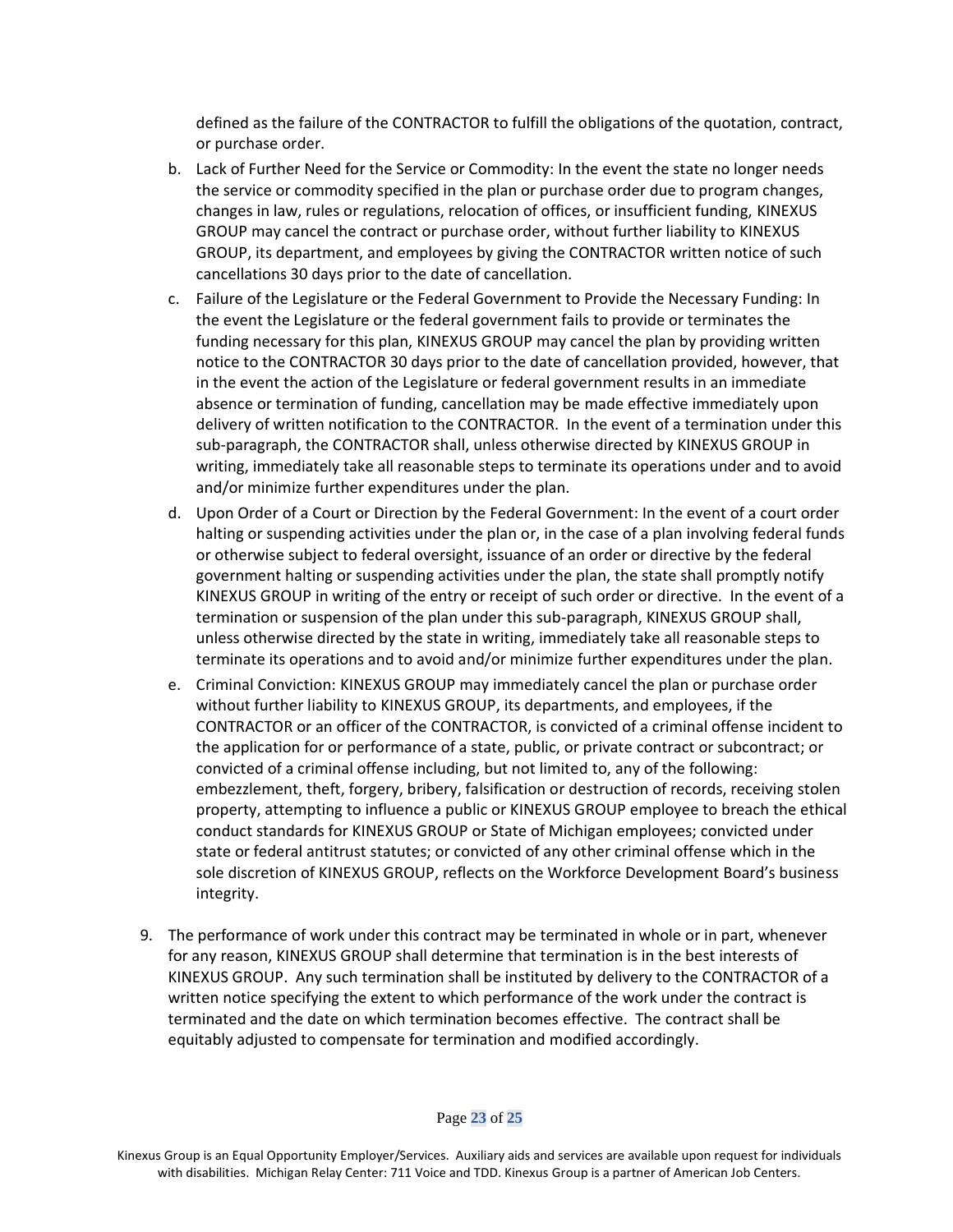- 10. The CONTRACTOR shall not assign or subcontract any part of this contract or the responsibilities stated herein without prior written permission from Kinexus Group in compliance with 20CFR 626.420 (h).
- 11. The CONTRACTOR must comply with Section .42 of OMB Circular A-110 (Conflict of Interest) which states: No employee, officer, or agent shall participate in the selection, award or administration of a contract supported by Federal funds if a real or apparent conflict of interest would be involved. Such a conflict would arise when the employee, officer, or agent, any member of his/her immediate family, his/her partner, or an organization which employs or is about to employ any of the parties indicated herein, has a financial or other interest in the firm selected for an award. The officers, employees, and agents of the recipient shall not solicit gratuities, favors, or anything of monetary value from CONTRACTORs, or parties to sub agreements. The officers, employees, and agents of the recipient shall not accept gratuities, favors, or anything of a monetary value over \$100 (annually) from CONTRACTORs, or parties to sub agreements. Noncompliance with this policy will result in a penalty to the CONTRACTOR which will include disallowed costs and/or termination of the contract.

### **B. OTHER CONTRACT OBLIGATIONS**

- 1. The CONTRACTOR shall provide all services listed in the "Statement of Work" appropriate for the level of funding provided through the contract.
- 2. Policy Issuances issued by the Michigan Department of Labor and Economic Growth subsequent to the start date of this contract, if different from the terms of this contract, shall supersede this contract and serve as a contract modification.
- 3. Adherence to Policy Memorandums set forth by Kinexus Group.